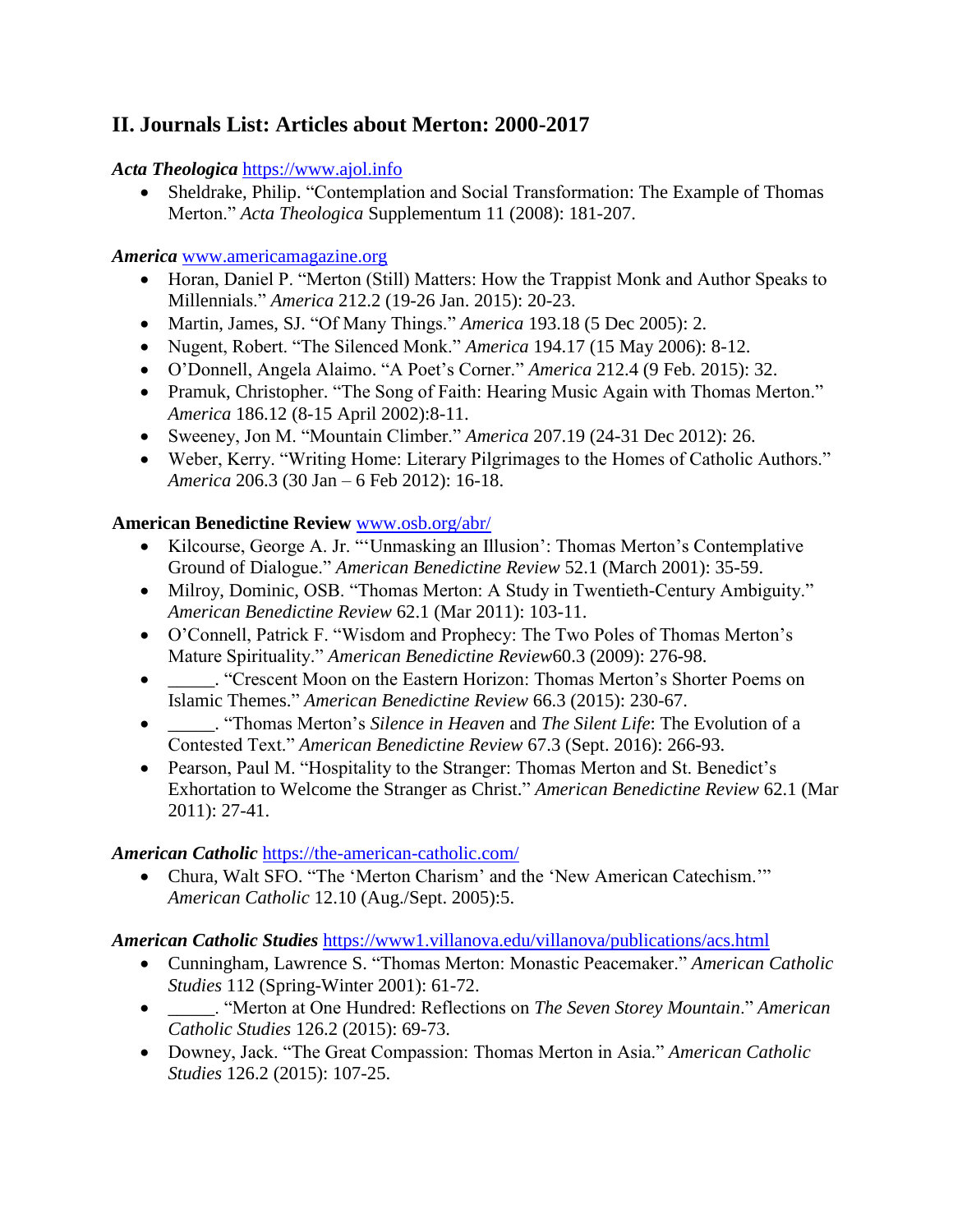- Martin, James, SJ. "Merton at One Hundred: Reflections on *The Seven Storey Mountain*." *American Catholic Studies* 126.2 (2015): 74-76.
- Pycior, Julie Leininger. "Merton at One Hundred: Reflections on *The Seven Storey Mountain*." *American Catholic Studies* 126.2 (2015): 78-80.
- Weis, Monica, SSJ. "Merton at One Hundred: Reflections on *The Seven Storey Mountain*." *American Catholic Studies* 126.2 (2015): 76-77.

### *American Communal Societies Quarterly* <https://www.hamilton.edu/offices/lits>

 Pearson, Paul M. "A Meeting of Angels: Thomas Merton and the Shakers." *American Communal Societies Quarterly* 1.4 (Oct 2007):150-69.

### *American Poetry Review* [http://aprweb.org](http://aprweb.org/)

 Reeve, Franklin D. "Inadequate Memory and the Adequate Imagination." *American Poetry Review* 32.3 (May/June 2003): 11-13.

### *Anglican Theological Review* [www.anglicantheologicalreview.org](http://www.anglicantheologicalreview.org/)

- Burton-Christie, Douglas. "The Work of Loneliness: Solitude, Emptiness, and Compassion." *Anglican Theological Review* 88.1 (2006): 25-45.
- \_\_\_\_\_. "Place-Making as Contemplative Practice." *Anglican Theological Review* 91.3 (Summer 2009): 347-71.
- Plank, Karl A. "Thomas Merton and the Ethical Edge of Contemplation." *Anglican Theological Review* 84.1 (2002): 113-26.

### *Ascent Magazine* [ceased publication]

 Burbridge, Brent. "Natural Buddha: Thomas Merton: Christian Monk, Eastern Mystic." *Ascent Magazine* 15 (Fall 2002): 10-15.

#### *Bellarmine Magazine* [www.bellarminemagazine.com](http://www.bellarminemagazine.com/)

- Carlton, Carla. "A Week with Thomas Merton: Road Scholars Discover the Man behind the 'Mountain'." *Bellarmine* (Spring 2016): 32-33.
- O'Brien, Emerald. "Airing Merton's Laundry: Monk's Personal Belongings Resurface in Missouri Nearly 50 Years after His Death." *Bellarmine* (Winter 2016): 20-25.
- Osborne, Erica"A Day in the Life of Thomas Merton." *Bellarmine* (Fall/Winter 2003- 2004): 4-7.
- Pearson, Paul M. "Slipping in to See 'The Room'." *Bellarmine* (Winter 2007-2008): 14- 17, 29.
- \_\_\_\_\_. "A Voice for Racial Justice." *Bellarmine Magazine* (Summer 2015): 29.
- Sullivan, Melanie-Prejean. "Seek the True Self." *Bellarmine Magazine* (Summer 2015): 28.

*Benedictines* <https://www.mountosb.org/publications/benedictines-magazine>

- Dear, John, SJ. "Thomas Merton and the Wisdom of Nonviolence." *Benedictines* 64.2 (Fall/Winter 2011): 18-27.
- Zuercher, Suzanne. "Thomas Merton: An Artist of the Monastery." *Benedictines* 63.1 (Spring/Summer 2010): 14-20.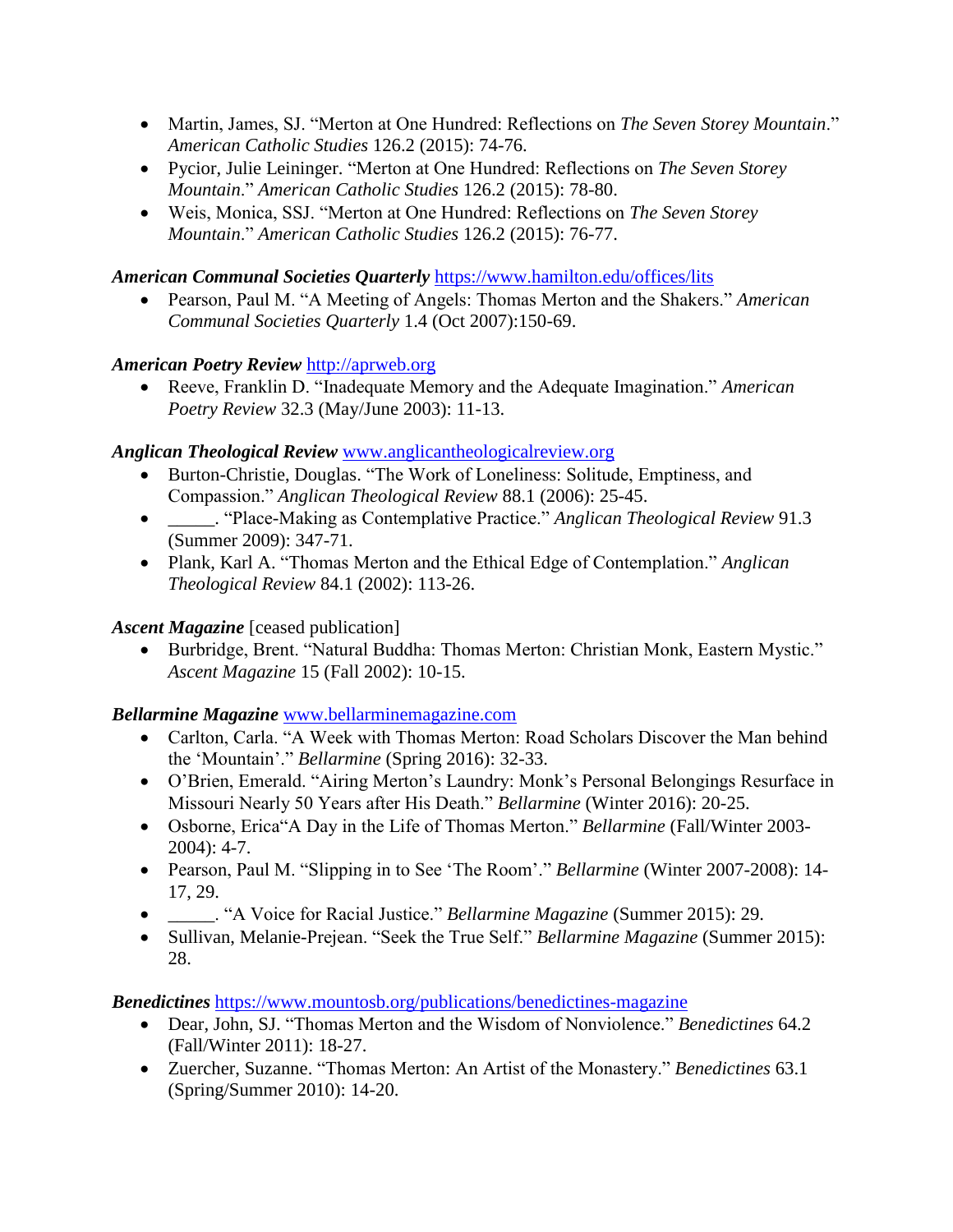#### *Bermudian*[www.thebermudian.com](http://www.thebermudian.com/)

 Ebbin, Meredith. "Merton's Bermuda Work Has Yet to Be Repatriated." *Bermudian* 73.8 (Aug. 2003): 53.

### *Beshara Magazine*[https://besharamagazine.org](https://besharamagazine.org/)

 Griffin, Jim. "The Engaged Contemplative Spirituality of Thomas Merton." *Beshara Magazine* (2017).

#### *Biography: An Interdisciplinary Quarterly* <http://www.uhpress.hawaii.edu/t-biography.aspx>

• Barbour, John D. "The Ethics of Intercultural Travel: Thomas Merton's Asian Pilgrimage and Orientalism." *Biography* 28.1 (Winter 2005): 15-28.

### *Books & Culture* [www.booksandculture.com](http://www.booksandculture.com/)

Galli, Mark. "The Romance of the Cloister." *Books & Culture* 7.1 (2001): 34.

### *Boston College Magazine* <http://bcm.bc.edu/>

 Griffith, Colleen M. "Life Itself: Heeding Merton in the Digital Age." *Boston College Magazine* 76.1 (Winter 2016): 36-39.

#### *Breakpoint [www.breakpoint.org/](http://www.breakpoint.org/)*

 Judge, Mark Gauvreau. "The Oprahfication of Thomas Merton." *Breakpoint* [online journal] (11 Feb. 2003).

#### *Buddhist-Christian Studies* <https://www.society-buddhist-christian-studies.org/journal>

- Pramuk, Christopher. "'Something Breaks Through a Little': The Marriage of Zen and Sophia in the Life of Thomas Merton." *Buddhist-Christian Studies* 28 (2008): 67-89.
- Shippee, Steven R. "Trungpa's Barbarians and Merton's Titan: Resuming a Dialogue on Spiritual Egotism." *Buddhist-Christian Studies* 32 (2012): 109-25.
- Simmer-Brown, Judith. "'Wide Open to Life': Thomas Merton's Dialogue of Contemplative Practice." *Buddhist-Christian Studies* 35 (2015): 193-203.
- Weakland, Rembert G., OSB. "Thomas Merton's Bangkok Lecture of December 1968." *Buddhist-Christian Studies*28 (2008): 91-99.

# *Busted Halo* <http://bustedhalo.com/>

 Clancy, Kate. "Finding God in a Fragmented Society: The Spiritual-but-not-Religious Generation Finds a Kindred Spirit in Thomas Merton." *Busted Halo: An Online Magazine for Spiritual Seekers*.

#### *Canadian Theological Society Newsletter*<http://cts-stc.ca/>

• Dart, Ron. "Thomas Merton and George Grant: Hawk's Dream, Owl's Insight." *Canadian Theological Society Newsletter* 23.1 (Fall 2003): 2-13.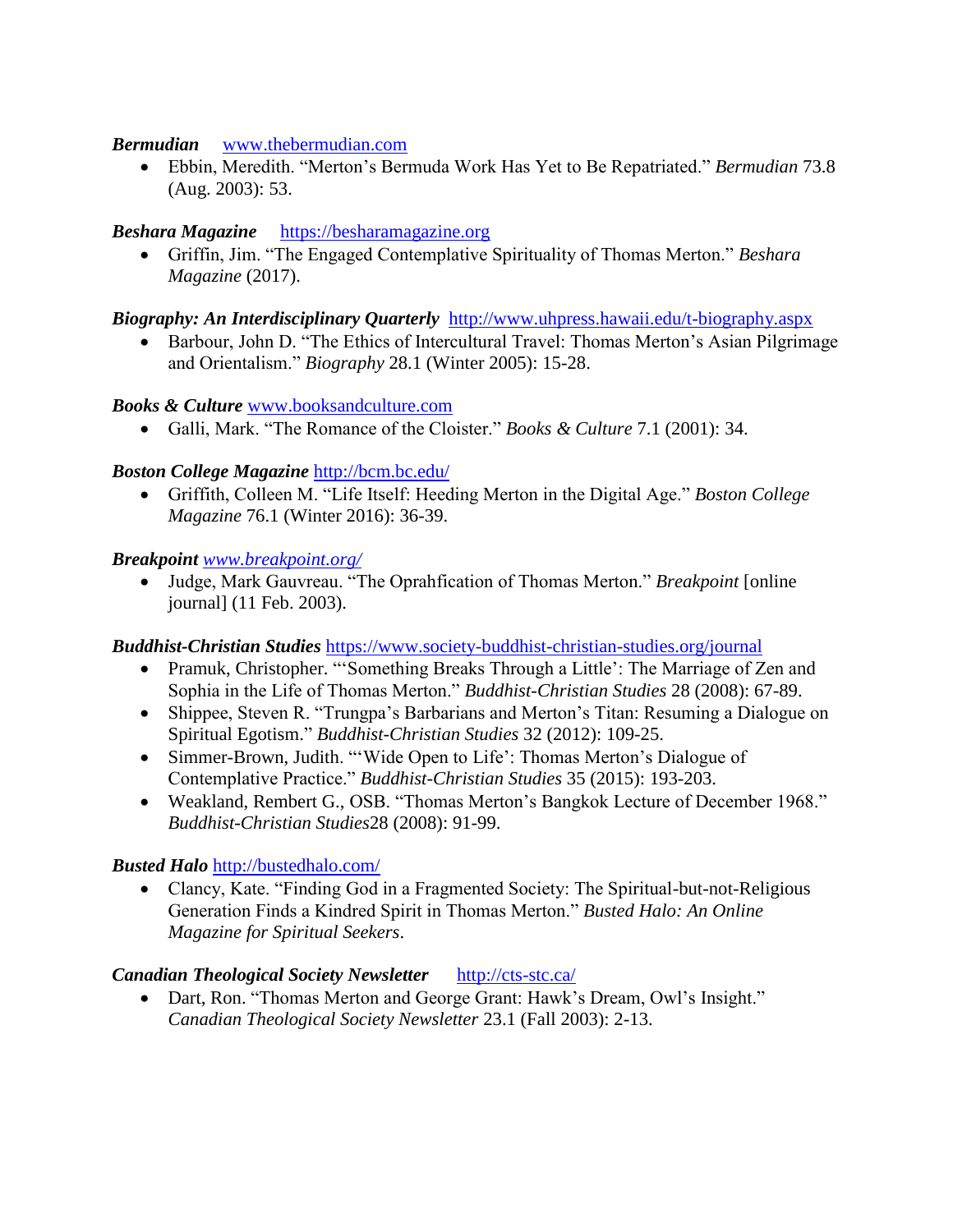### *Catherine: A Newsletter* <http://www.madonnahouse.org/>

 Wild, Robert A. "Catherine and Thomas Merton." *Catherine: A Newsletter to Promote the Cause for Canonization of Servant of God Catherine Doherty* 15 (Summer 2008): 1- 5.

# *Catholic Digest [www.catholicdigest.com](http://www.catholicdigest.com/)*

- Kandra, Greg. "Thomas Merton's New York: Rambling around Manhattan in 1938, a Maturing Young Man Was Finding His Way to God." *Catholic Digest* 66.8 (June 2002): 82-92.
- Loxterkamp, David. "Our Imperfect Parade." *Catholic Digest* 66.5 (March 2002): 13-15.

# *Catholic Education* <http://digitalcommons.lmu.edu/ce/>

- Conniff, Brian. "John Tracy Ellis and the Figure of the Catholic Intellectual." *Catholic Education* 10.1 (Sept. 2006): 76-88.
- Del Prete, Thomas. "Thomas Merton's Spirituality of Education." *Catholic Education: A Journal of Inquiry and Practice* 5.2 (Dec. 2001): 157-80.

### *Catholic Library World*[http://cathla.org/Main/About/Catholic\\_Library\\_World.aspx](http://cathla.org/Main/About/Catholic_Library_World.aspx)

- Pearson, Paul M. "The Seven Storey Goldmine: The Extraordinary Success of Thomas Merton's Autobiography." *Catholic Library World* 87.3 (March 2017): 168-77.
- Spencer, Thomas T. "The Mentoring Relationship of Irenaeus Herscher OFM, and Thomas Merton." *Catholic Library World* 73.1 (Sept. 2002): 25-28.

# *Catholic Life*

Coady, Mary Frances. "Evelyn Waugh in America." *Catholic Life* (Oct. 2012): 45-47.

# *Catholic New Times* [ceased publication]

- Brandt, M. Charles. "A Monk of the Diaspora." *Catholic New Times* 27.1 (5 Jan. 2003): 3.
- Noonan, Jim. "Should Merton Have Been a Married Priest?" *Catholic New Times* 26.11 (16 June 2002): 14.

# *Catholic New York* <http://cny.org/>

 Poust, Mary Ann. "Merton Centennial Marked at Manhattan Church Where He Was Baptized." *Catholic New York* 34.11 (Feb. 2015): 2, 15.

# *Catholic Observer*

 DeCelles, Charles. "The Truth of Christ's Real Presence Suddenly Became Obvious." *Catholic Observer* (11 May 2001): 20.

# *Catholic Register* [www.catholicregister.org](http://www.catholicregister.org/)

 Rolheiser, Ron. "Hammarskjold, Merton and Sexuality and Desire." *The Catholic Register* (30 May 2014).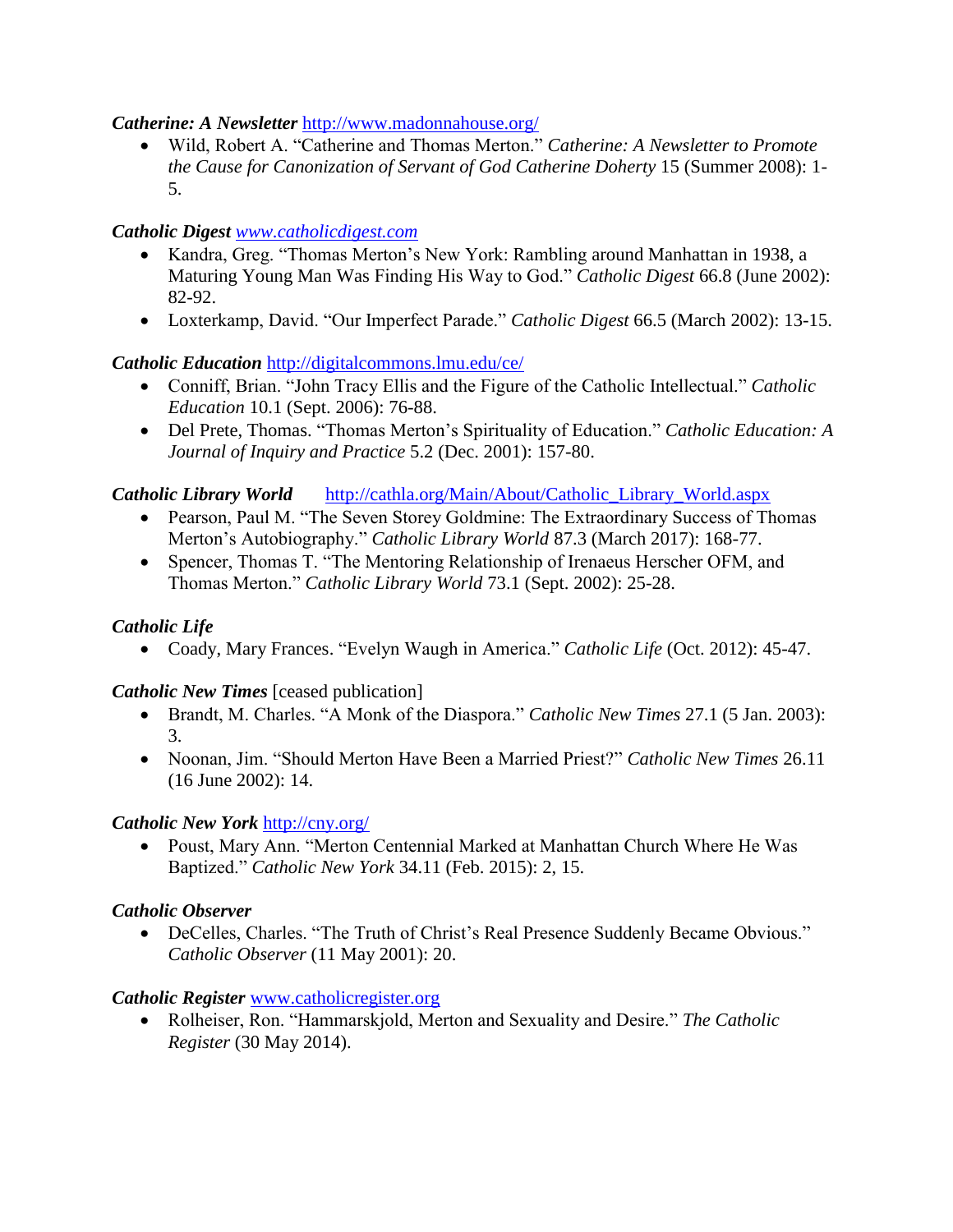#### *Catholic Southwest* <https://txcatholic.org/catholic-southwest/>

 Baucom, Donald R. "Thomas Merton and the Southwest." *Catholic Southwest* 20 (2009): 7-32.

# **Catholic Theological Society of America Proceedings** [www.ctsa-online.org/proceedings.html](http://www.ctsa-online.org/proceedings.html)

• Doak, Mary. "Revisioning Apocalyptic: The Contributions of Newman and Merton to Eschatology Today." *Catholic Theological Society of America Proceedings* 63 (2008): 151-52.

*Catholic Times* <http://www.thecatholicuniverse.com/>

- Fearns, Janet. "The World Is Richer for Thomas Merton." *The Catholic Times* (30 Jan. 2015).
- Loftus, Basil. "The Trappist Monk and Green Theology." *The Catholic Times* (30 Jan. 2015).
- McDonnell, Chris. "Sharing the Faith Struggle of Monk Thomas Merton." *The Catholic Times* (27 Jan. 2017): 14.

*Catholic Universe* <http://www.thecatholicuniverse.com/>

 Forster, Mary. "Thomas Merton: A Life Less Ordinary." *The Catholic Universe* (30 Jan. 2015): 23.

*Catholic Worker* <http://www.catholicworker.org/about/contact.html>

- Brown, Anna. "Thomas Merton 40 Years On." *Catholic Worker* 75.7 (Dec. 2008): 4.
- Forest, Jim "On Holy Perseverance" [Merton and Dorothy Day]. *Catholic Worker* 82.1 (Jan.-Feb. 2015): 1, 4.
- Nugent, Christopher. "A Spiritual Bouquet." *Catholic Worker* 67.6 (Oct-Nov 2000): 1, 8.

*CEA Critic [https://www.press.jhu.edu/journals/cea\\_critic/guidelines.html](https://www.press.jhu.edu/journals/cea_critic/guidelines.html)* 

• Pearson, Paul M. "'Wisdom Cries the Dawn Deacon': Thomas Merton and the Ox Mountain Parable." *CEA Critic* 75.3 (Nov 2013):278-84.

*Center for Interfaith Relations* <https://centerforinterfaithrelations.org/>

 Williams, Tom. "A Reflection on Thomas Merton and the Dalai Lama." *Center for Interfaith Relations: Many Faiths, One Heart, Common Action* (Winter 2009): 1, 10.

*Centro Pro Unione* <http://www.prounione.it/bulletin/>

 Cunningham, Lawrence S. "Dialogue and Contemplation: Be Still and Know That I Am God." *Centro Pro Unione: Semi-Annual Bulletin* 64 (Fall 2003): 34-36.

*Chesterton Review* <https://www13.shu.edu/catholic-mission/chesterton-review.cfm>

 "Evelyn Waugh on Thomas Merton." *Chesterton Review* 34.1-2 (Spring/Summer 2008): 364-65.

*Chicago Studies* [http://chicagostudies.usml.edu/?page\\_id=235](http://chicagostudies.usml.edu/?page_id=235)

 Fredericks, James L. "Buddhist-Christian Dialogue." *Chicago Studies* 41.2 (Summer 2002): 183-91.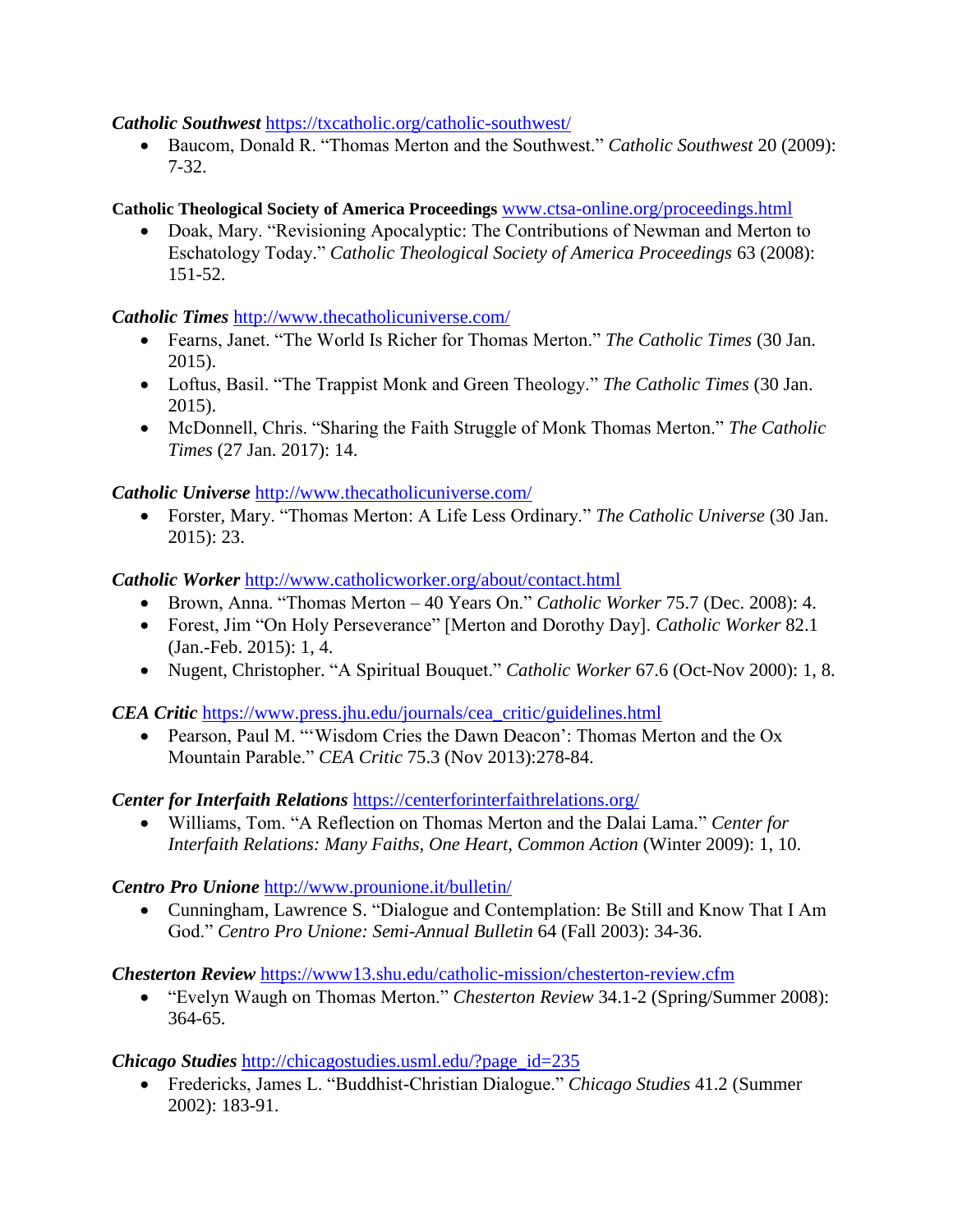### *Christian Century* [http://www.christiancentury.org](http://www.christiancentury.org/)

- Norris, Kathleen. "Living by the Word." *Christian Century* (29 Nov. 2005): 20-21.
- Paulsell, Stephanie. "Faith Matters: Shared Devotion." *Christian Century* (30 Nov. 2010): 35.
- Zaleski, Carol. "A Letter to Thomas Merton." *The Christian Century* 132.2 (21 Jan. 2015): 33.

*Christianity and Literature* <https://www.christianityandliterature.com/Submission-Guidelines>

- Labrie, Ross. "The Unanswered Question in Thomas Merton's 'Fire Watch.'" *Christianity and Literature* 52.4 (Summer 2003): 557-68.
- \_\_\_\_\_. "Contemplation and Action in Thomas Merton." *Christianity and Literature* 55.4 (Summer 2006): 475-92.

*Church Times* <https://www.churchtimes.co.uk/>

- Christmas, Jane. "A Man for All Seasons, But No Plaster Saint." *The Church Times* (30 Jan. 2015).
- de Waal, Esther. "Thomas Merton: 'The Difference Between Looking and Seeing.'" *Church Times* [London, England] (3 April 1998): 12-13.
- Moses, John. "A Life of Divine Discontent." *The Church Times* 7926 (3 Feb. 2015): 20- 21.

*Ciberteologia* <http://ciberteologia.paulinas.org.br/ciberteologia/>

 Bertelli, Getúlio Antônio. "Dangerous Memory and Solitary Fate: Thomas Merton and Ernesto Cardenal's Contribution to Latin-American Liberation Spirituality." *Ciberteologia: Revista de Teologia & Cultura* 34 (April-June 2011): 4-62.

*Cistercian Studies Quarterly* <https://www.cistercian-studies-quarterly.org/Submissions>

- Arcement, Ephraim, OSB. "Thomas Merton, Saint Bernard, and the Prophetic Dimension of Monasticism in the Early Twenty-First Century." *Cistercian Studies Quarterly* 51.4 (2016): 449-62.
- Bamberger, John Eudes, OCSO. "Spiritual Accompaniment: Observing Love and its Transformations." C*istercian Studies Quarterly* 37.4 (2002): 415-29.
- \_\_\_\_\_. "Thomas Merton: Monk and Contemplative." *Cistercian Studies Quarterly*: 43.4 (2008): 391-408.
- \_\_\_\_\_. "Thomas Merton: Reflections on the Way of Prayer." *Cistercian Studies Quarterly* 45.1 (2010): 63-85.
- Bonowitz, Bernardo OCSO. "Reaping Where Merton Has Sown: A Retreat for the Merton Centenary." *Cistercian Studies Quarterly* 50.1 (2015): 39-64.
- Ciraulo, Jonathan Martin. "Thomas Merton's Creative (dis)Obedience." *Cistercian Studies Quarterly* 46.2 (2011): 189-219.
- Dumont, Charles. "The Prophetic Disappearance of Thomas Merton." *Cistercian Studies Quarterly* 37.4 (2002): 373-92.
- Hinson, E. Glenn. "Loneliness as a Key to the Merton Story." *Cistercian Studies Quarterly* 40.4 (2005): 395-410.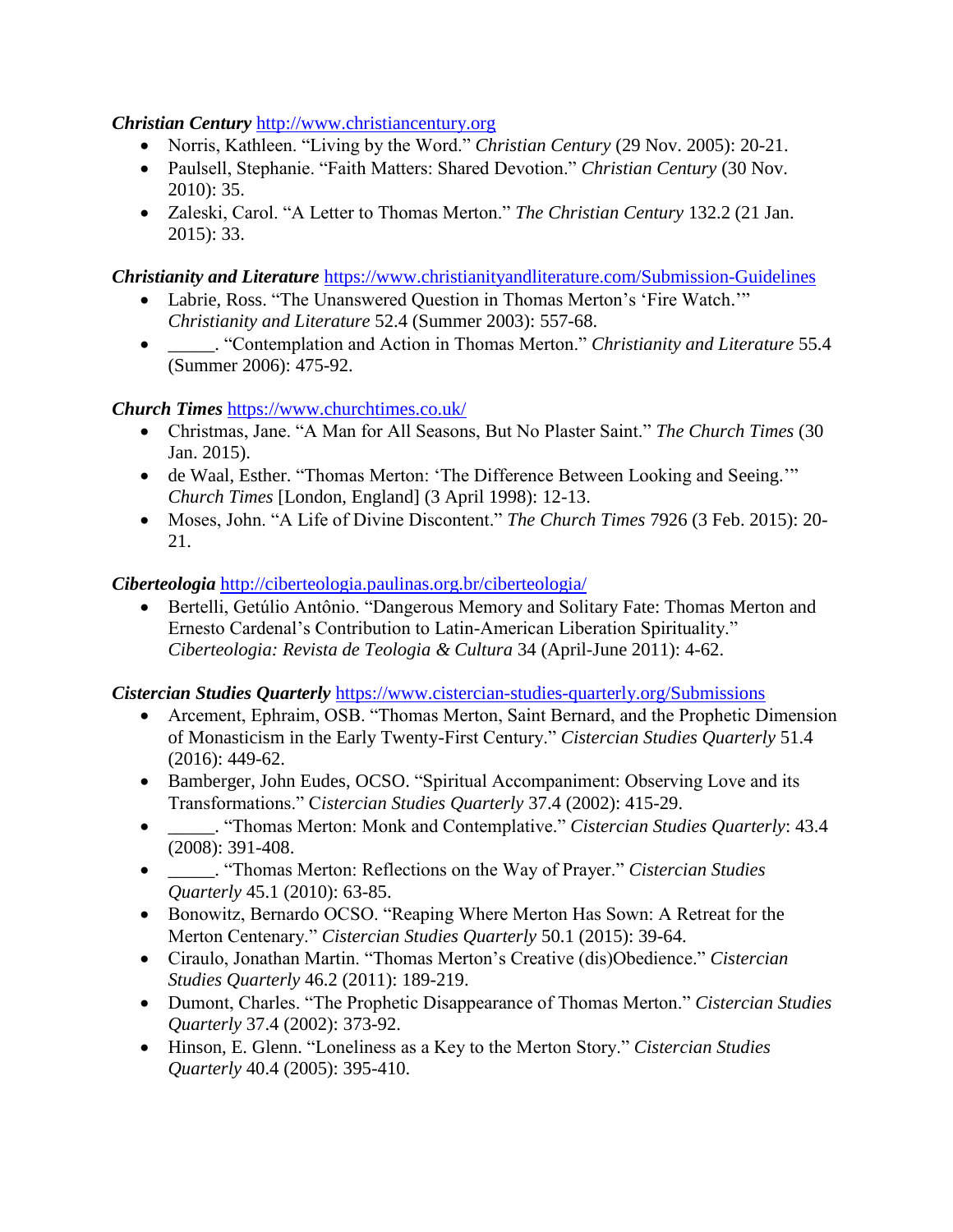- Horan, Daniel P., OFM. "Thomas Merton the 'Dunce': Identity, Incarnation, and the Notso-Subtle Influence of John Duns Scotus." *Cistercian Studies Quarterly* 47.2 (2012): 149-75.
- Lipsey, Roger. "The Monk's Chief Service: Thomas Merton's Late Writings on Contemplation." *Cistercian Studies Quarterly* 45.2 (2010): 169-98.
- Martínez, Ramón Cao. "The Readings of a Diarist: Thomas Merton as a Reader of Journals and Related Works. (Part 1)." *Cistercian Studies Quarterly* 50.2 (2015): 195- 241.
- \_\_\_\_\_. "The Readings of a Diarist: Thomas Merton as a Reader of Journals and Related Works (Part 2)." *Cistercian Studies Quarterly* 50.3 (2015): 319-69.
- O'Connell, Patrick F. "More Wisdom of the Desert: Thomas Merton's Macarius Poems." *Cistercian Studies Quarterly* 40.3 (2005): 253-78.
- \_\_\_\_\_. "The Presence of Mary in Thomas Merton's *Thirty Poems*." *Cistercian Studies Quarterly* 47.2 (2012): 177-212.
- Pennington, M. Basil, OCSO. "Thomas Merton, Cistercian." *Cistercian Studies Quarterly* 36.1 (2001): 85-92.
- Pramuk, Christopher "*Hagia Sophia*: The Unknown and Unseen Christ of Thomas Merton." *Cistercian Studies Quarterly* 41.2 (2006): 167-92.
- Rippinger, Joel, OSB. "Damascus Winzen and Thomas Merton: Pathfinders, Companions, and Prophets in American Monasticism." *Cistercian Studies Quarterly* 51.3 (2016): 373-83.
- Robinette, Brian. "Thomas Merton on False Mysticism." *Cistercian Studies Quarterly*  36.2 (2001): 245-61.
- Thurston, Bonnie Bowman "Waking from a Dream of Separateness: Thomas Merton's Principles of Interreligious Dialogue." *Cistercian Studies Quarterly* 50.1 (2015): 83-97.
- Twomey, Gerald S. "'Tools in the Hand of God': Thomas Merton's Influence upon Henri J. M. Nouwen" (Part One). *Cistercian Studies Quarterly* 43.4 (2008): 409-26; (Part Two) 44.1 (2009): 1-20.
- Veilleux, Armand OCSO. "Monk on a Journey" *Cistercian Studies Quarterly* 50.1 (2015): 99-101.
- Weis, Monica, SSJ. "Finding Oneself in the Cosmic Dance: Nature's Grace for Thomas Merton." *Cistercian Studies Quarterly* 50.1(2015): 65-81.

# *Cistercium*<https://www.cistercium.es/>

- Beltrán Llavador, Fernando. "El Horizonte de la Redención: Thomas Merton y la Senda de las Bienaventuranzas." *Cistercium* 266 (2016): 206-29.
- \_\_\_\_\_. "Las Viejas Respuestas No Bastan: Introducción a la Figura de Thomas Merton a los 100 Años de su Nacimiento." *Cistercium* 266 (2016): 131-66.
- Bonowitz, Bernardo, OCSO. "Cosechando Donde Merton Ha Sembrado Retiro para el Centenario de Merton." *Cistercium* 266 (2016): 103-30.
- Cáneva Garcia, Santiago. "Ideas para la Formación: Dos Propuestas Innovadoras de Ayer y Hoy." *Cistercium* 264 (2015): 267-88.
- Moses, John. "Divine Discontent: The Prophetic Voice of Thomas Merton." *Cistercium* 264 (2015): 340-43.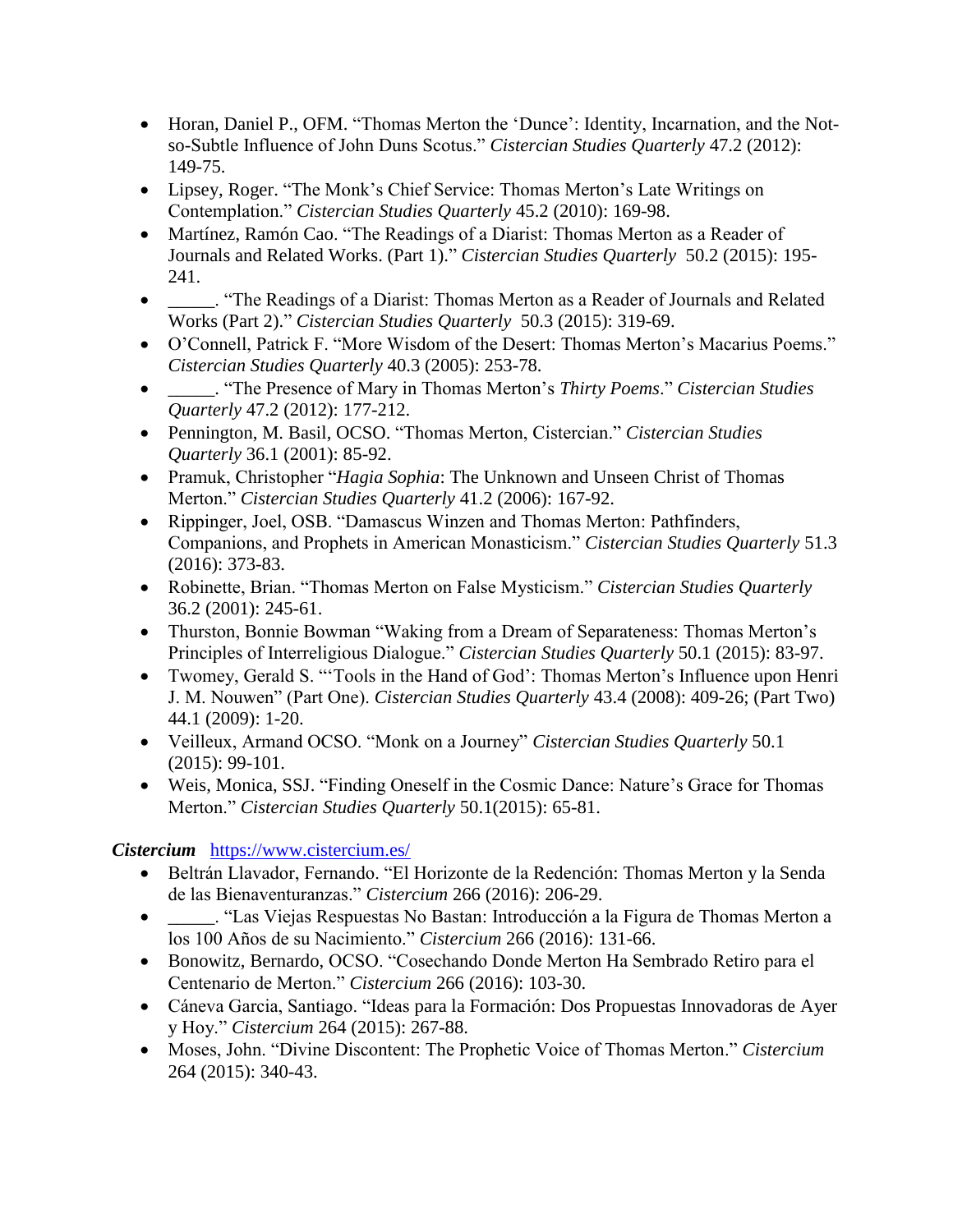- Padovano, Anthony T. "The Spiritual Genius of Thomas Merton." *Cistercium* 264 (2015): 344-47.
- Pascual, Francisco Raphael de, OCSO. "Thomas Merton: Iniciación a la Tradición Monástica." *Cistercium* 264 (2015): 313-19.
- \_\_\_\_\_. "Teresa De Jesús (1515-2015) y Thomas Merton (1915-2015)." *Cistercium* 266 (2016): 167-92.
- \_\_\_\_\_. "Visita Española al Thomas Merton Center." *Cistercium* 266 (2016): 201-206.
- Petisco, Sonia. "Polonnaruwa: Los Colosos de Buda." *Cistercium* 264 (2015): 289-304.

*Cithara* <http://www.sbu.edu/scholars-researchers/cithara>

- Callaghan, Michael, CM. "Dorothy Day, Daniel Berrigan, and Thomas Merton: The Disobedience of Waiting for Godot." *Cithara* 41.2 (May 2002): 30-35.
- Labrie, Ross. "Thematic Integrity in Thomas Merton's *Conjectures of a Guilty Bystander*." *Cithara* 48.2 (May 2009): 14-27.
- Pearson, Paul M. "Whale and the Ivy Journey and Stability in the Life and Writings of Thomas Merton." *Cithara* 56 (Spring 2015): 18-32.
- Reilly, Richard. "Thomas Merton on the Contemplative Life and Personhood." *Cithara*  48.1 (Nov. 2008): 22-30.
- Schiffhorst, Gerald J. "The Country beyond Words: Silence and Christian Mindfulness." *Cithara* 49:2 (May 2010): 3-14.
- \_\_\_\_\_. "Thomas Merton's Desert Spirituality." *Cithara* 50.2 (May 2011): 3-13.
- Scutchfield, F. Douglas. "Thomas Izod Bennett, MD and Thomas Merton: A History and Examination of Their Interaction." *Cithara* 56 (Spring 2015): 5-17.
- Weis, Monica, SSJ. "Awakening in the Garden: Thomas Merton's Discovery of Paradise." *Cithara* 56 (Spring 2015): 33-49.

*Clarion* [http://www.clarion-journal.com/clarion\\_journal\\_of\\_spirit](http://www.clarion-journal.com/clarion_journal_of_spirit)

 Dart, Ron. "Thomas Merton: Friend of the Beats." *Clarion: Journal of Spirituality and Justice* 5 (Nov. 2005) 19-22.

*Columbia* <http://magazine.columbia.edu/>

 Jones, Martha S. "Learning a Pedagogy of Love: Martha S. Jones on Thomas Merton." *Columbia* (Fall 2003): 31-33.

*Commonweal* <https://www.commonwealmagazine.org/>

- Johnson, Luke Timothy. "The Myth, the Monk, the Man: Reading and Rereadng Thomas Merton." *Commmonweal* 142.14 (11 Sept. 2015): 22-24.
- Wilkes, Paul. "Merton's Enlightenment: What He Found in Asia." *Commonweal* 133.11 (2 June 2006): 12-14.

*Concilium* <http://www.concilium.in/>

 Cao Martínez, Ramón. "'My Full Identity': Holiness and Thomas Merton." *Concilium* 3 (2013): 93-104.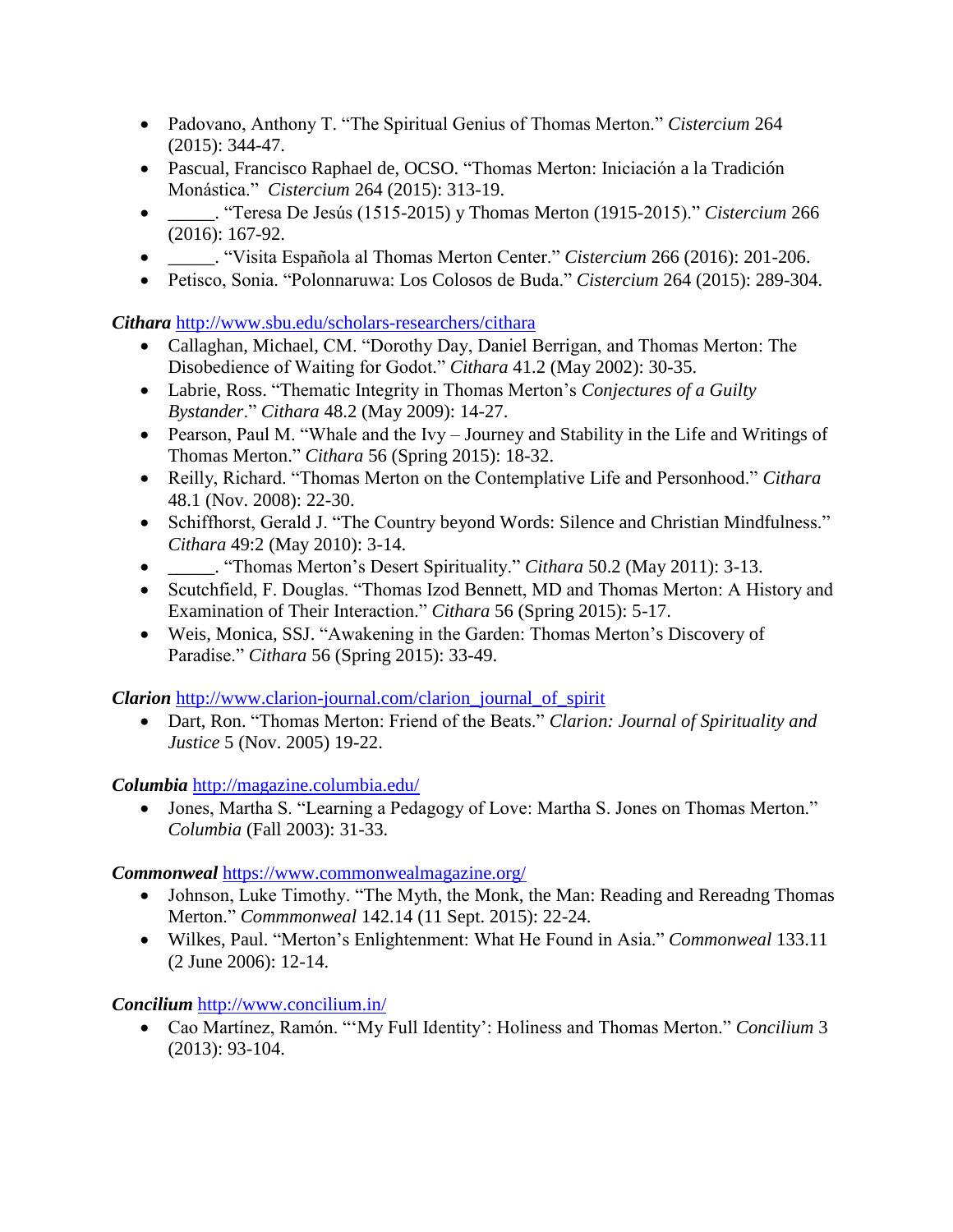### *Contemplative Journal* <http://contemplativejournal.com/>

- Loughrey, Glenn. "Thomas Merton: Finding Common Ground with Postmodern Youth." *Contemplative Journal*
- \_\_\_\_\_. "True Learning Beyond the Classroom: Silent Retreats with Young People." *Contemplative Journal*

### *Crisis: Politics, Culture, and the Church* <http://www.crisismagazine.com/>

 Ryland, Ray. "Remembering Thomas Merton." *Crisis: Politics, Culture, and the Church*  22.11 (Dec. 2004): 40-44.

*Cross Currents* <http://www.aril.org/>

- Crider, Glenn. "Editorial: Commentary." *Cross Currents* 58.4 (Dec 2008): 520-21.
- \_\_\_\_\_. "Thomas Merton's Contemplation: Rarefied Emblem of Being Human and Living in Mystery." *Cross Currents* 58.4 (Dec. 2008): 592-607.
- \_\_\_\_\_. "Authentic Identity Is Prayerful Existence." *Cross Currents* 59.1 (March 2009): 6.
- \_\_\_\_\_ and Victor A. Kramer. "What to Listen For: Merton as Teacher A Note." *Cross Currents* 58.4 (Dec. 2008): 613-15.
- \_\_\_\_\_. Editorial: Global Prophet and Ecumenical Contemplative." *Cross Currents* 59.1 (March 2009): 4-5.
- \_\_\_\_\_"A Bibliographical Note: Merton's Complete Journal as Emblem of the Spiritual Journey." *Cross Currents* 59.1 (March 2009): 88-89.
- Deignan, Kathleen, CND. "'Love for the Paradise Mystery' Thomas Merton: Contemplative Ecologist." *Cross Currents* 58.4 (Dec. 2008): 545-69.
- Farge, Emile J. "Going East with Merton: Forty Years Later And Coming West with Paramahansa Yogananda Today." *Cross Currents* 59.1 (March 2009): 49-68.
- Hedstrom, Matthew S. "Rufus Jones and Mysticism for the Masses." *Cross Currents* 54.2 (Summer 2004): 31-44.
- King, David A. "'Fine and Dangerous' Teaching Merton." *Cross Currents* 59.1 (March 2009): 69-87.
- Kramer, Victor A. "Editorial: Thomas Merton; Global Prophet." *Cross Currents* 58.4 (Dec. 2008): 518-20.
- Magid, Shaul. "A Monk, a Rabbi, and the 'Meaning of This Hour': War and Nonviolence in Abraham Joshua Heschel and Thomas Merton." *Crosscurrents* 55.2 (Summer 2005): 184-213.
- O'Connell, Patrick F. "'The Surest Home is Pointless' A Path through Thomas Merton's Poetic Corpus." *Cross Currents* 58.4 (Dec. 2008): 522-44.
- Poks, Malgorzata. "Thomas Merton's Re-Visioning the New World at Intercultural Borders." *Cross Currents* 58.4 (Dec. 2008):570-91.
- Pramuk, Christopher. "Milosz and Merton: Poets of Hidden Victories." *Cross Currents*  60.4 (Dec. 2010): 487-94.
- Wu, John Jr. "Thomas Merton's Inclusivity and Ecumenism: Silencing the Gongs and Cymbals." *Cross Currents* 59.1 (March 2009): 28-48.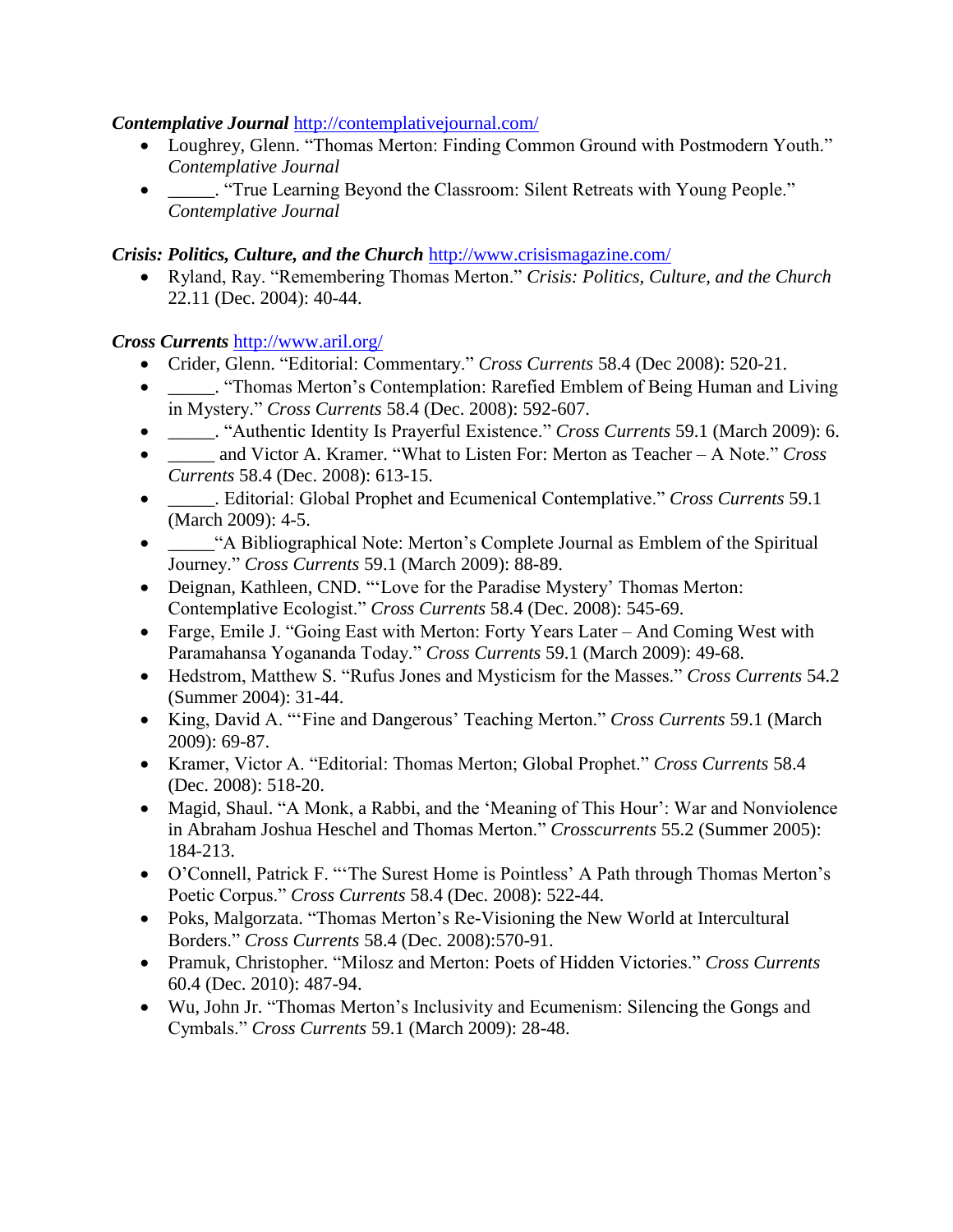*CRUX* http://www.regent-college.edu/lifelong-learning/crux

- Dart, Ron. "C. S. Lewis and Thomas Merton: Soul Friends." *Crux* 50.2 (Summer 2014): 23-32.
- Ringma, Charles R. "Eileen and Her Three Companions." *Crux* 40.4 (2004): 24-26.
- Szabo, Lynn R. "Thomas Merton and the Transformative Power of Poetry as Theology." *Crux* 50.2 (Summer 2014): 12-21.
- Zimmermann, Jens. "Thomas Merton and Dietrich Bonhoeffer: Christian Humanists." *Crux* 50.2 (Summer 2014): 2-10.

# *Crux: Taking the Catholic Pulse* [http://www.cruxnow.com](http://www.cruxnow.com/)

 Eagen, Margery. "Catholic Writer Thomas Merton: Holy and Oh-So-Human." *CRUX* (7 Jan. 2015).

# *Daily Theology* <https://dailytheology.org/>

 Hillis, Greg. "Pope Francis at the Corner of 4th and Walnut." *Daily Theology* (7 Oct. 2014);

# *Dialogue Magazine*

 Porter, J. S. "Introducing Thomas Merton." *Dialogue Magazine* 30.1 (Autumn 2016): 73- 74.

# *Dionysos:* <https://alcoholanddrugshistorysociety.org/2016>

 Leigh, David J., SJ. "Addiction and Modern Spiritual Autobiography." *Dionysos: Journal of Literature and Addiction*. 10.2 (Summer 2000): 20-33.

*Doctrine and Life* <https://www.dominicanpublications.com/journals/>

- Cooney, John. "Thomas Merton's Formative European Influences." *Doctrine and Life* 65.6 (July-Aug. 2015): 46-54.
- \_\_\_\_\_. "The Hermit Who Never Was." *Doctrine and Life* 65.7 (Sept. 2015): 42-51.
- Jennings, Susanne. "Thomas Merton's Dialogue with Jewish and Islamic Figures." *Doctrine and Life* 66.8 (Oct. 2016): 36-49.

# *Downside Review* <http://www.downside.co.uk/downside-library/the-downside-review/>

Munzer, Stephen. "Childlikeness and Simplicity." *Downside Review* 427 (2004) 138-52.

# *East Asian Pastoral Review* <http://www.eapi.org.ph/resources/eapr>

 Wu, John Jr. "Thomas Merton and Confucian Rites." *East Asian Pastoral Review* 38.2 (2001): 137-63.

# *Eastern Buddhist* <http://web.otani.ac.jp/EBS/about.html>

 Shizuteru, Ueda. "'Outwardly, Be open: Inwardly Be Deep': D. T. Suzuki's 'Eastern Outlook.'" *Eastern Buddhist* 38.1-2 (2007): 9-40.

# *Ecospirit*

 St. John, Donald P. "Rain, Dusk, Solitude and Listening: Thomas Merton's 'Rain and the Rhinoceros.'" 7.3 (2013): 4-8.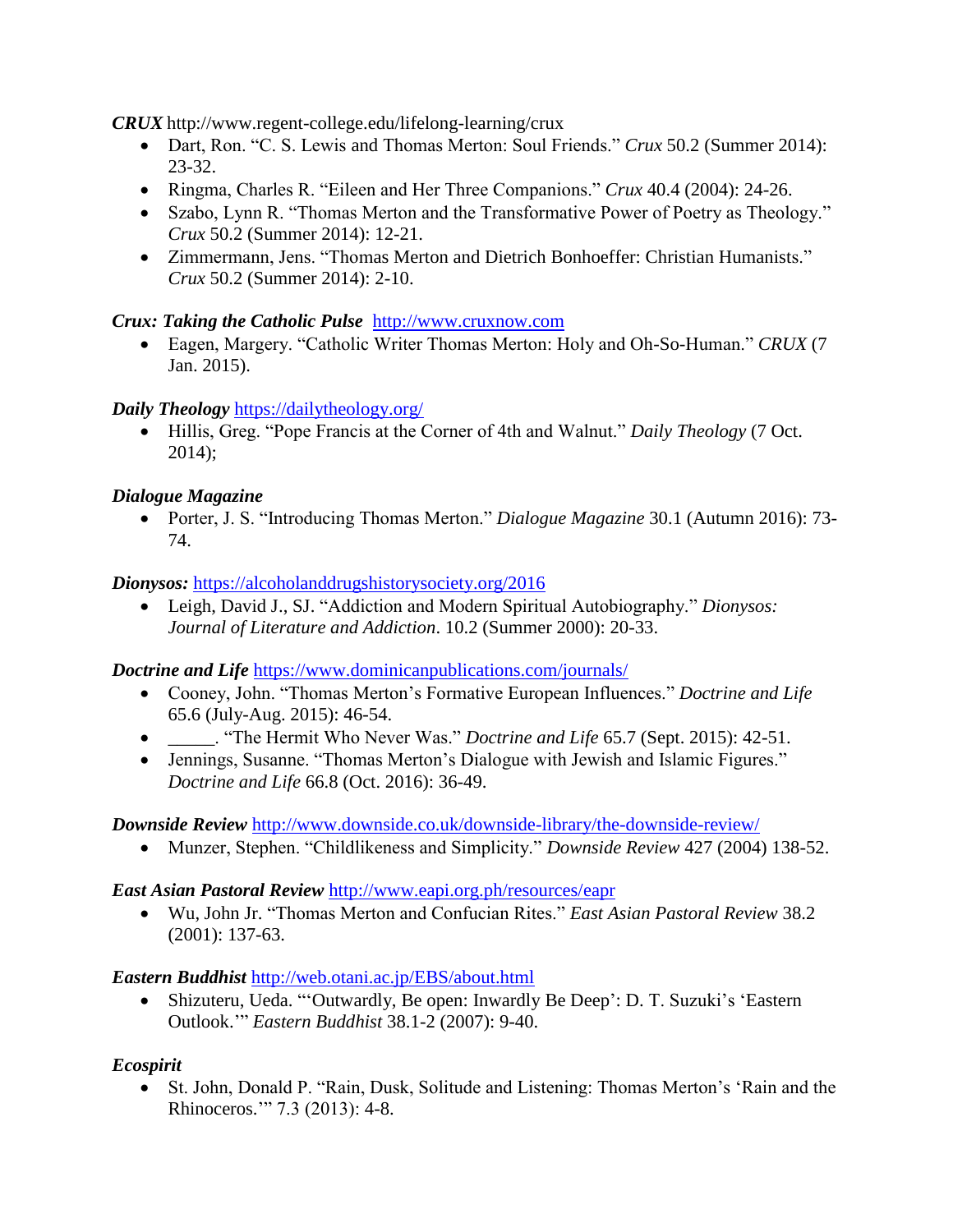*Edification* [http://www.christianpsych.org/wp\\_scp/publications/christian-psychology/](http://www.christianpsych.org/wp_scp/publications/christian-psychology/)

 Vaden, Matthew Brett. "Discovering the True Self: Thomas Merton and Contemplation." *Edification: The Transdisciplinary Journal of Christian Psychology* 5.1 (2011): 54-60.

### *Emily Dickinson Bulletin* [http://www.emilydickinsoninternationalsociety.org](http://www.emilydickinsoninternationalsociety.org/)

 Collins, John P. "Merton and Sister Power. *Emily Dickinson International Society Bulletin* 26.2 (Nov.-Dec. 2014): 11-12, 30.

### *Emmanuel* <http://emmanuelpublishing.org/>

- Billy, Dennis. "Thomas Merton on the Eucharist." *Emmanuel* 118.1 (Jan.-Feb. 2012): 4- 13.
- Parachin, Victor M. "Thomas Merton: Speaking from Silence." *Emmanuel* 121.1 (Jan.- Feb. 2015): 31-36.

### *<i>Enneagram Journal* [ceased publication]

 George, Virginia S. "Thomas Merton: Another Look at Enneagram Type." *Enneagram Journal* 5.1 (July 2012): 35-47.

### *Environmental Ethics* <https://pdcnet.org/enviroethics>

• Steffen, Lloyd. "What Religion Contributes to an Environmental Ethic" [Thomas Merton] and Thich Nhat Hanh]. *Environmental Ethics* 29.2 (2007): 193-208.

#### *Episcopal New Yorker* <https://www.dioceseny.org/news-2/episcopal-new-yorker/>

 De Waal, Esther. "Thomas Merton: A Voice for Our Time." *Episcopal New Yorker* 87.3 (Fall 2011): 26.

#### *Faith and Philosophy* <https://www.pdcnet.org/faithphil/Faith-and-Philosophy>

 Oakes, Robert A. "Transparent Veridicality and Phenomenological Imposters: The Telling Issue." *Faith and Philosophy* 22.4 (2005): 413-25.

*First Things* <https://www.firstthings.com/submissions>

 de Bary, Wm. Theodore. "Thomas Merton and Confucianism: Why the Contemplative Never Got the Religion Quite Right." *First Things* 211 (March 2011): 41-46.

*FORsooth* <https://louisvillefor.org/forsooth/>

- Grant, Sharon. "Thomas Merton: Writings on Nature." *FORsooth* 27.7 (Oct. 2016): 6.
- Taylor, Tenia. "Merton's Buddhist Ties Were Strong, Brief." *FORsooth* 12.1 (Feb 2001): 1, 5.

*Fromm Forum* <http://www.fromm-gesellschaft.eu/index.php/en/>

 Braune, Joan. "Erich Fromm and Thomas Merton: Biophilia, Necrophilia, and Messianism." *Fromm Forum* 15 (2011).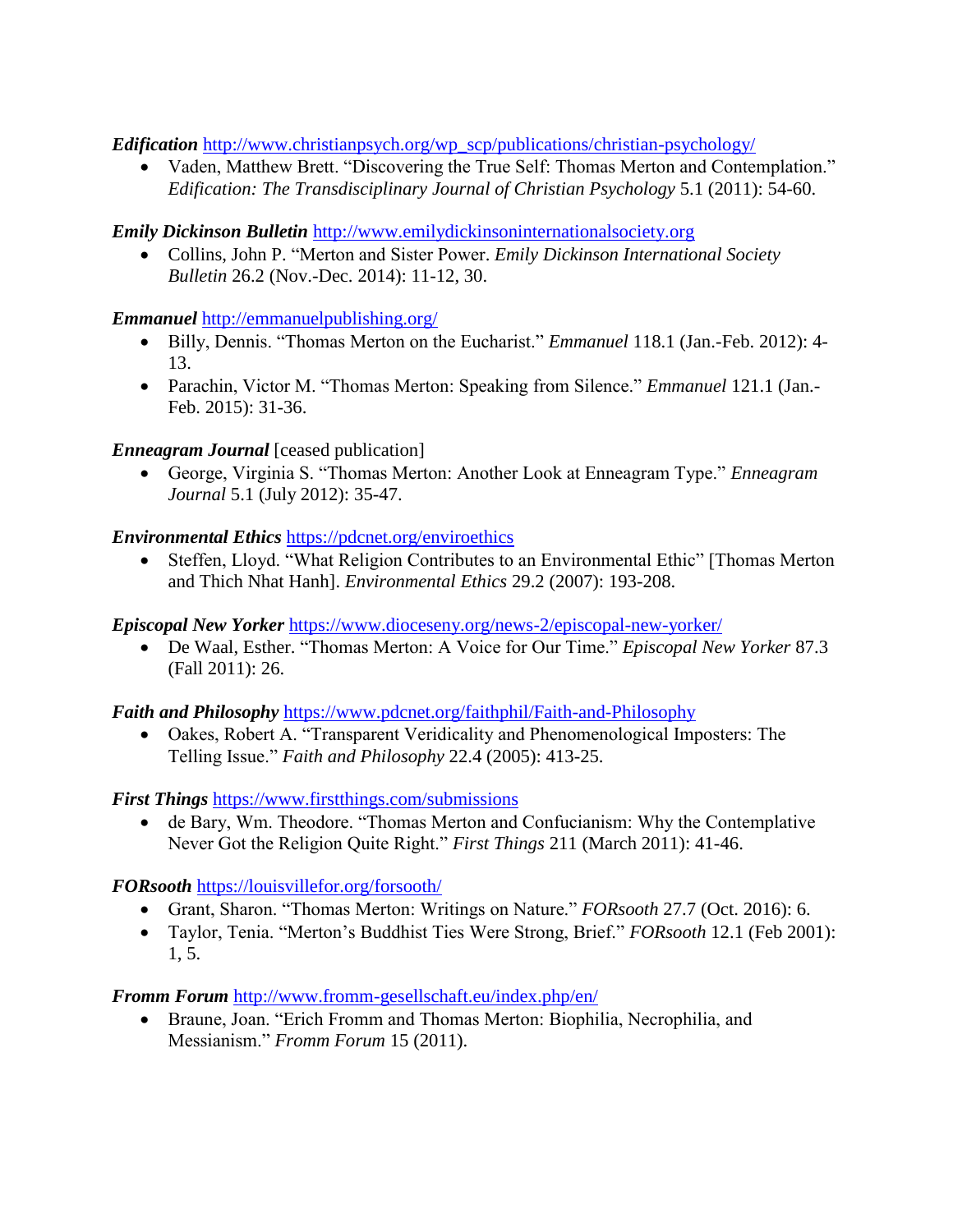### *Fu Jen International Religious Studies* <http://www.rsd.fju.edu.tw/content.asp?B=49&S=121>

 Dadosky, John D. "Merton's Dialogue with Zen: Pioneering or Passé?" *Fu Jen International Religious Studies* 2.1 (Summer 2008): 53-75.

### *Furrow* <http://thefurrow.ie/>

- Ang, Daniel, "Freedom in the Contemporary Church: The Challenge of Thomas Merton." *The Furrow* 62.9 (Sept. 2011):482-91.
- McFlynn, Gerry. "A Monk for All Seasons Thomas Merton at 100." *The Furrow* 66.2 (Feb. 2015): 83-90.

# *Global Sisters Report* <http://www.globalsistersreport.org/>

 Gibson, Colleen. "Grounded in Love and Truth" [Merton and Sister Suzanne Zuercher]. available at:http://globalsistersreport.org/column/horizons/spirituality/grounded-loveand-truth-7861.

*Hemingway Review* [www.hemingwaysociety.org/hemingway-review-submission-guidelines](http://www.hemingwaysociety.org/hemingway-review-submission-guidelines)

McFarland, Ron. "Hemingway and the Poets." *Hemingway Review* 20.2 (2001): 37-58.

# *Heythrop Journal* <http://ores.su/en/journals/heythrop-journal/rules/>

• Pramuk, Christopher. "They Know Him by His Voice': Newman on the Imagination, Christology, and the Theology of Religions." *Heythrop Journal* 48.1 (Jan. 2007): 61-85.

*Horizons* [www.cambridge.org/core/journals/horizons/information/instructions-contributors](http://www.cambridge.org/core/journals/horizons/information/instructions-contributors)

- Pramuk, Christopher. "Apocalypticism in a Catholic Key: Lessons from Thomas Merton." *Horizons* 36.2 (Fall 2009): 235-64.
- Weaver, Mary Jo. "Conjectures of a Disenchanted Reader." *Horizons* 30.2 (Fall 2003): 285-96.

# *Horizons in Biblical Theology* [www.brill.com/files/brill.nl/specific/authors\\_instructions](http://www.brill.com/files/brill.nl/specific/authors_instructions)

 Purvis, Anthony. "The 'Bible' of Thomas Merton: A Biblical Reading of American Identity in Selected Writings of Thomas Merton, and Specifically *Opening the Bible*." *Horizons in Biblical Theology* 36 (2014): 185-98.

# *Hungryhearts*

 Taylor, Terrence A. "Thomas Merton: Contemplation in Action." *Hungryhearts* 11.3 (Fall 2002): 2-7.

#### *Human Development* <https://www.karger.com/Journal/Guidelines/224249>

 Kenel, Mary Elizabeth. "Cultivate Awe . . . Harvest Justice." *Human Development*, 27.3 (Fall 2006): 19-25.

# *In Community*

 Cook, Mary Alice. "Merton, the Sisters and a Call to Community." *In Community* [Saint John Orthodox Cathedral Newsletter – Eagle River, Alaska] 2.3 (Summer 2006): 4-5.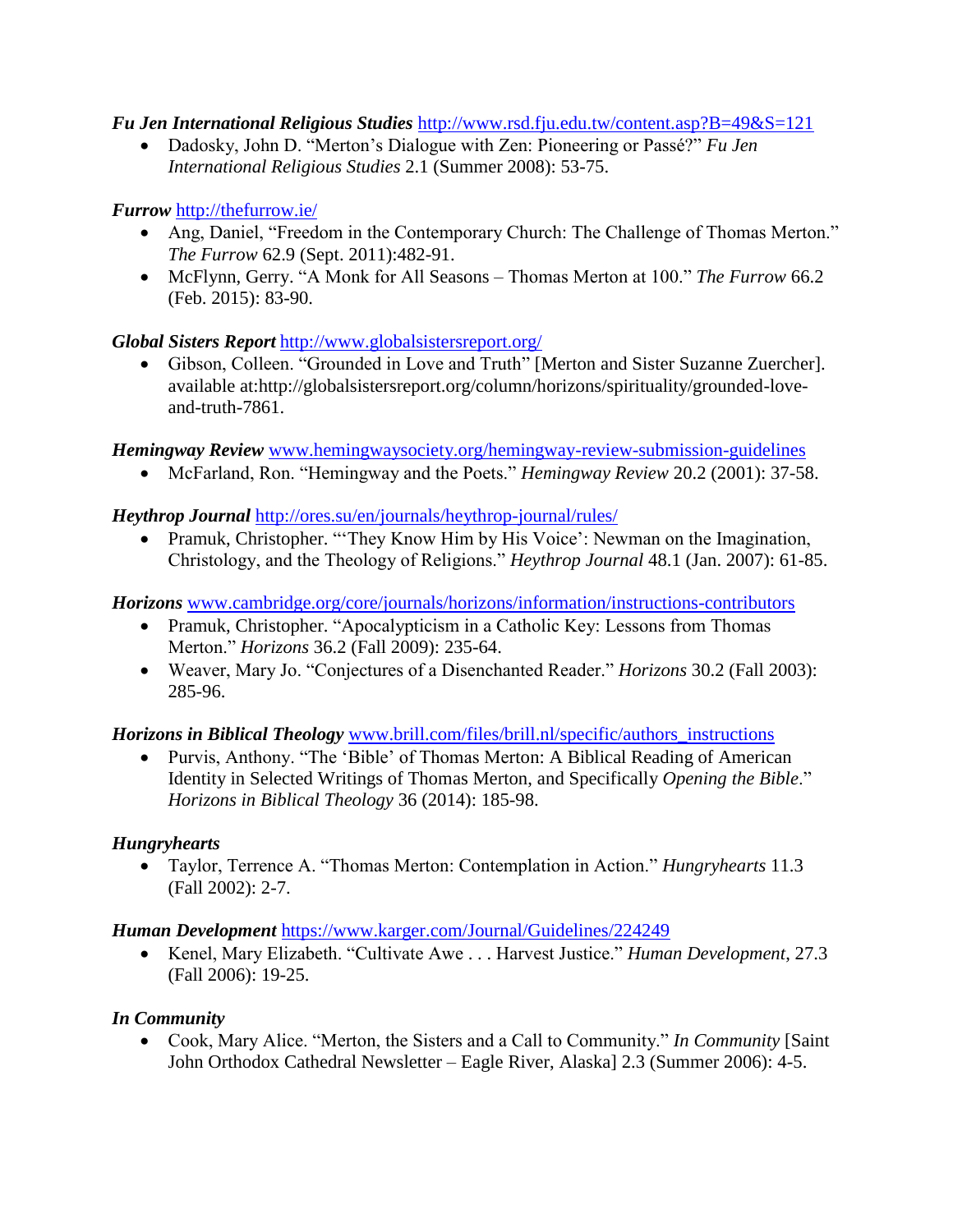#### *Interchange*

 Prus, Gerry. "Happy 100th Birthday 'Uncle Louie.'" *Interchange* 9.2 (5 March 2015): 5- 6.

### *Interreligious Insight* <http://www.interreligiousinsight.org/>

 Sorkhabi, Rasoul. "Thomas Merton's Encounter with Sufism." *Interreligious Insight* 6.4 (Oct. 2008): 22-32.

#### *Irish Theological Quarterly* <http://journals.sagepub.com/home/itq>

 Dempsey, G. T. "The Tears of Thomas Merton." *Irish Theological Quarterly* 67 (2002): 353-73.

### *Islam and Christian-Muslim Relations* <http://www.tandfonline.com/toc/cicm20/current>

 Griffith, Sidney H. "Mystics and Sufi Masters: Thomas Merton and Dialogue Between Christians and Muslims." *Islam and Christian-Muslim Relations* 15.3 (July 2004): 299- 316.

#### *ISLE: Literature and Environment* <https://www.asle.org/research-write/isle-journal/>

• Muldoon, Mark S. "Environmental Decline and Christian Contemplation: Aquinas and Merton," *ISLE: Interdisciplinary Studies in Literature and Environment* 10.2 (2003): 75- 96.

#### *Josephinum Journal of Theology* <http://www.pcj.edu/journal/mission.html>

 Barron, Robert. "Thomas Merton's Metaphysics of Peace." *Josephinum Journal of Theology* 10.2 (Summer-Fall 2003): 315-26.

#### *Journal of Catholic Social Thought* <http://www1.villanova.edu/villanova/mission/icst.html>

 Raboteau, Albert J. "Thomas Merton on Racism in America." *Journal of Catholic Social Thought* 3.1 (Winter 2006): 29-38.

#### *Journal of Christian Education*

 Torevell, David. "Circles of Meaning: The Christian Dynamic of Contemplation, Meaning and Purpose." *Journal of Christian Education* 49.3 (2006): 32-42.

#### *Journal of Communication and Religion* http://www.relcomm.org/

 O'Connell, Patrick F. "From Communication to Communion: Thomas Merton on the Use and Abuse, the Functions and Possibilities of Language." *The Journal of Communication and Religion* 37.4 (Winter 2014) 5-19.

#### *Journal of Ecumenical Studies* <http://jes.pennpress.org/home/>

 Scruggs, Ryan. "Faith Seeking Understanding: Theological Method in Thomas Merton's Interreligious Dialogue." *Journal of Ecumenical Studies* 46.3 (Summer 2011): 411-26.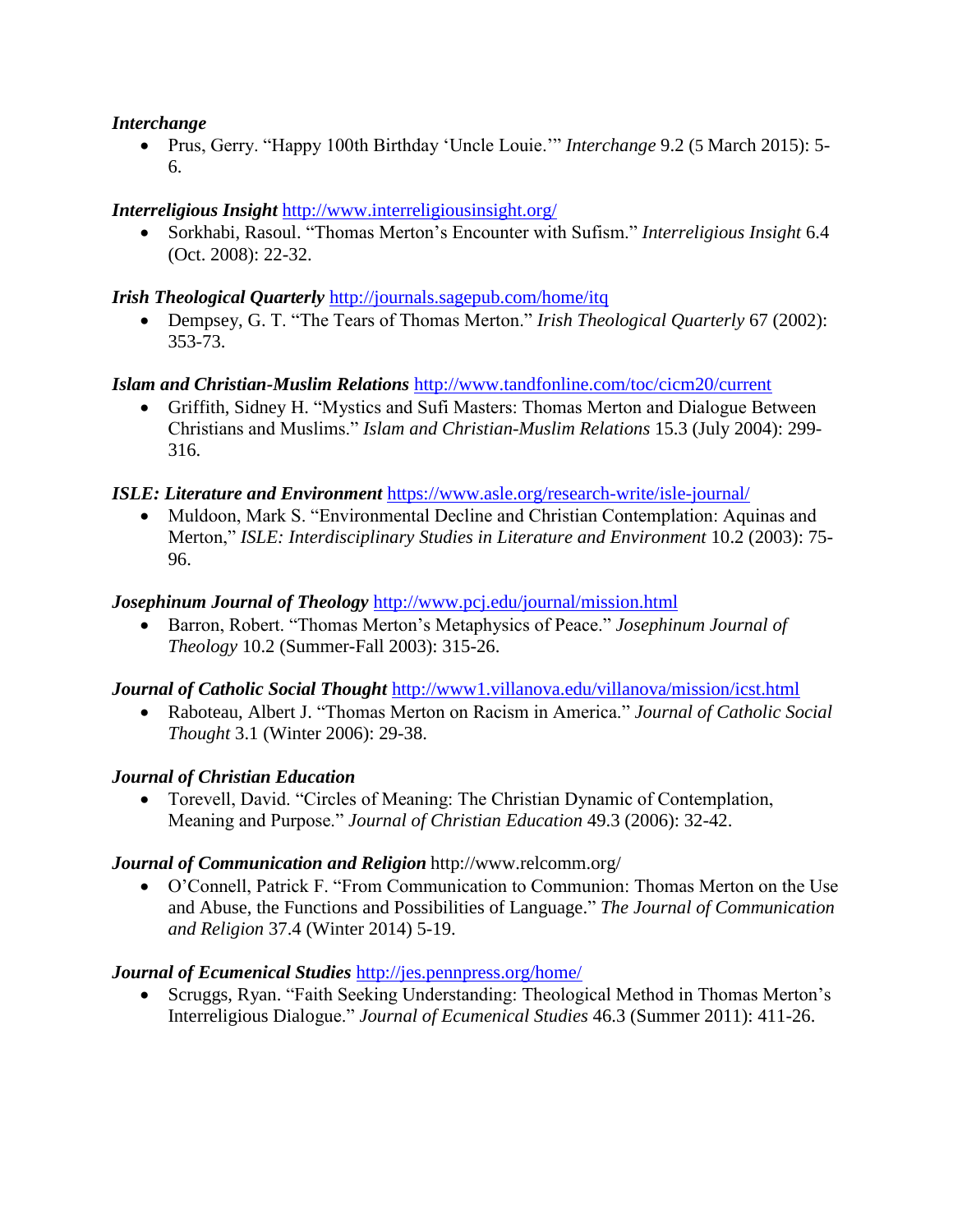### *Journal of Education & Christian Belief*

 Hadaway, Bradford S. "Preparing the Way for Justice: Strategic Dispositional Formation through the Spiritual Disciplines." *Journal of Education & Christian Belief* 10.2 (2006): 143-65.

### *Journal of Faith and the Academy* <https://www.faulkner.edu/current/>

 Vaughan, Matthew Emile. "Thomas Merton's Allegory of Adam: Its Theology and Implications." *Journal of Faith and the Academy* 3.1 (Summer 2010): 31-39.

### *Journal of Pastoral Counseling*

 Ricciardi, Marc. "'As a Seed in the Cosmos': Death and Transformation in *The Intimate Merton: His Life From His Journals.*" *Journal of Pastoral Counseling* (2000): 155.

### *Journal of Religion, Spirituality & Aging* <http://www.tandfonline.com/loi/wrsa20>

• Mattes, Ray. "Spiritual Need One: Spiritual Development, the Aging Process: A Journey of Lifelong Spiritual Formation." *Journal of Religion, Spirituality & Aging* 17.3 (2005): 55-72.

### *Journal of the Utah Academy of Sciences, Arts and Letters* <http://www.utahacademy.org/>

 Sillito, John. "'Something Mysterious and in a Certain Way Unacceptable': Thomas Merton's Unfolding Views on Death." *Journal of the Utah Academy of Sciences, Arts and Letters* 80 (2003): 93-105.

### *Journal of Theta Alpha Kappa* <http://www.thetaalphakappa.tcu.edu/jtak/journal.html>

 Odorisio, David. "Rediscovering the True Self through the Life and Writings of Thomas Merton." *Journal of Theta Alpha Kappa*.27.1 (Spring 2003): 1-17.

# *El Kentubano* <http://www.elkentubano.com/mission/>

 Chaney, Gregory. "Thomas Merton's Deep Dark Secret." *El Kentubano* 3.2 (Sep 2011): 27.

#### *Kentucky Monthly* <http://www.kentuckymonthly.com/>

 Smelcer, John. "Thomas Merton: Kentucky's Uncommon Son." *Kentucky Monthly* 19.4 (May 2016): 48-51.

#### *Korean Christian Thought*

- Kang, Kon-Ki. "Understanding of the Human Being of Thomas Merton and Chinul." *Korean Christian Thought*16 (Dec. 2008): 67-106.
- Oh, Bang-Sik. "The Development of Thomas Merton's Understanding of Contemplation." *Korean Christian Thought*16 (Dec. 2008): 15-65.
- Park, Woo-Hee. "What Do Human Beings Seek for Ultimately?: Thomas Merton and Comparative Analysis of Buddhism, Taoism and Confucianism in Korea." *Korean Christian Thought* 16 (Dec. 2008): 107-60.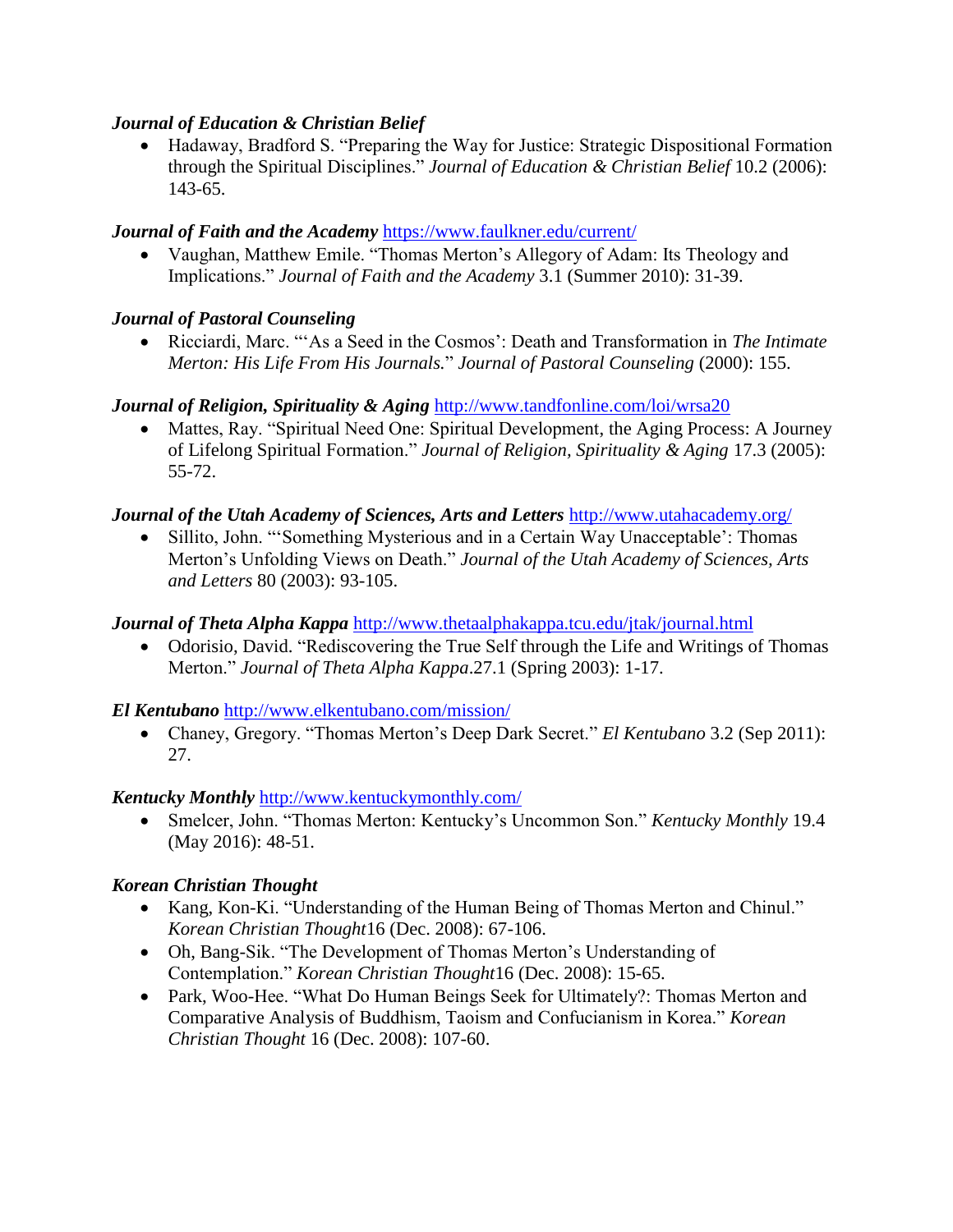#### *Language Matters* <http://www.tandfonline.com/loi/rlms20>

• Pieterse, Henning. "Don't Accuse Me of Being Anti-Semantic. Some of My Best Friends Are Words." *Language Matters* [South Africa] 34 (2003): 35-47.

# *LEO: Louisville Eccentric Observer* <http://www.leoweekly.com/>

- Taylor, Terrence A. "Under the Microscope: Looking at Christian-Jewish Relations, or, Beating 'Constantine's Sword' into a Spiritual Plowshare." *LEO: Louisville Eccentric Observer* [Louisville KY] (13 Feb. 2002): 7-10.
- Triplett, Jo Anne. "The Photography of Thomas Merton." *Leo* 26.18 (16 March 2016): 11.
- Wilson, Kevin. "The Cow Gives Birth to a Baby Elephant: Remembering Thomas Merton." *LEO* 19.2 (10 Dec. 2008): 14-18.

### *Letters and Reflections …from the ANZ Province*. <https://rscj-anz.org/>

 Ormesher, Patricia, RSCJ. "Thomas Merton Revisited . . ." *Letters and Reflections …from the ANZ Province* (April 2005): 4

### *Logos: A Journal of Catholic Thought and Culture* <http://www.stthomas.edu/logos/>

- Driscoll, Jeremy OSB. "The Correspondence of Thomas Merton and Czeslaw Milosz: Monasticism and Society in Dialogue." *Logos: A Journal of Catholic Thought and Culture* 11.3 (Summer 2008): 17-48.
- Kerr, Aaron K. "Borgmann on Merton: Exploring the Possibility of Contemplation in a Technological Age." *Logos: A Journal of Catholic Thought & Culture* 19.1 (Winter 2016): 57-78.
- Labrie, Ross. "Asceticism in the Writings of Thomas Merton." *Logos* 31.1 (Winter 2010): 160-81.
- Rivera, Mary Anne. "*Jubilee: A Magazine of the Church and Her People*: Toward a Vatican II Ecclesiology." *Logos* 10.4 (Fall 2007): 77-103.

#### *Magnificat*<https://us.magnificat.net/>

 Janaro, John. "Great Conversion Stories: Thomas Merton." *Magnificat* 18.10 (Dec. 2016): 253-54.

#### *Marian Helper* <http://www.marian.org/marianhelper/>

 Lamar, Joan. "Four Great Americans and the Call to Holiness." *Marian Helper* 71.1 (Spring 2016): 28-29.

# *Maryknoll*<https://maryknollmagazine.org/>

Forest, Jim. "The Root of War Is Fear." *Maryknoll* 111.1 (Jan.-Feb. 2017): 22-25.

# *O Mensageiro De Santo Antônio*

 Bonowitz, Bernardo, OCSO. "Thomas Merton, Mensch." *O Mensageiro De Santo Antônio* 59.581 (Janeiro/Fevereiro 2015): 16-19.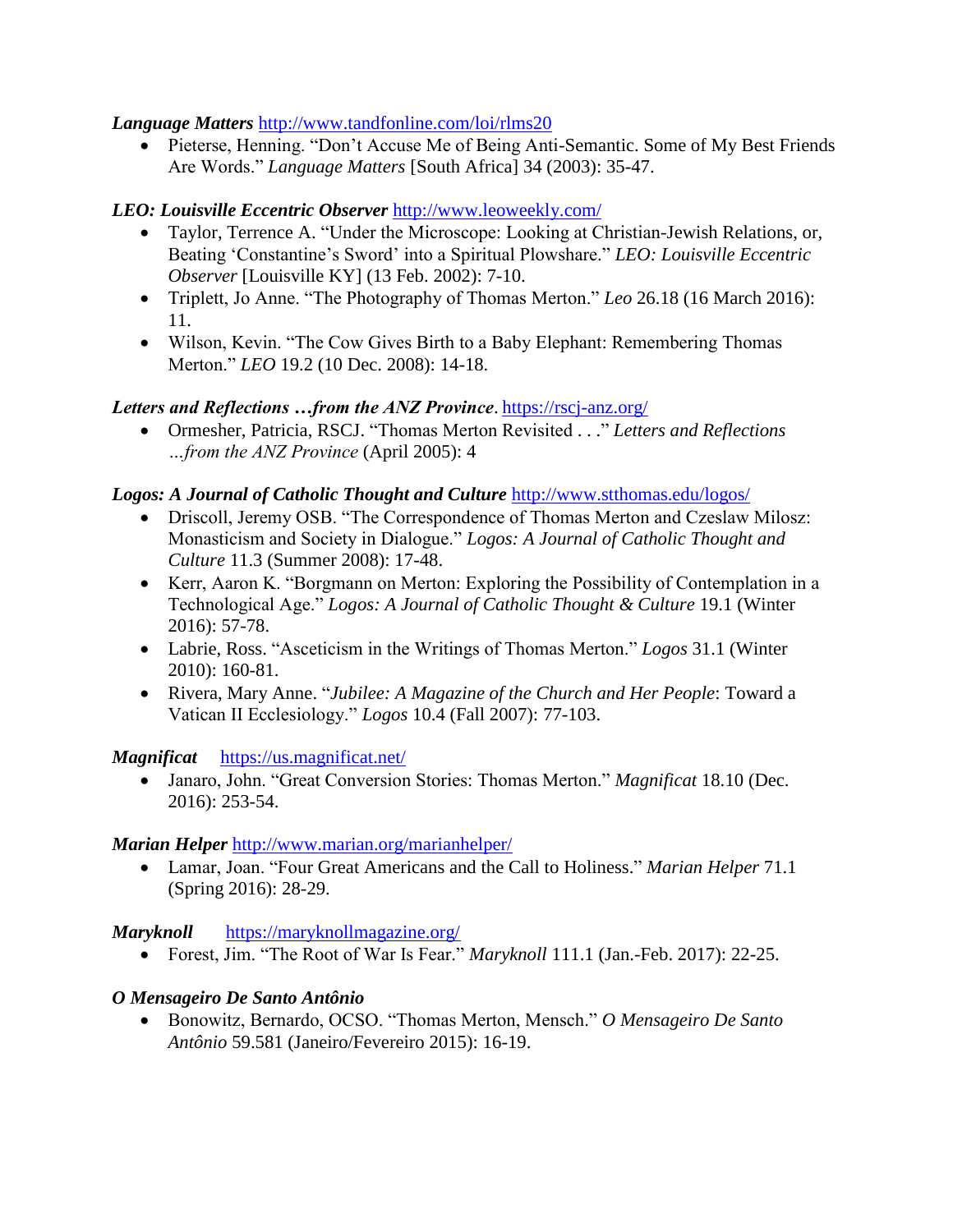#### *Messenger of St. Anthony: International Edition* <http://www.messengersaintanthony.com/>

 Parachin, Victor M. "Speaking from Silence." *Messenger of St. Anthony: International Edition* 117.1 (Jan. 2015): 16-19.

# *Milltown Studies* <http://milltown-institute.ie/milltown-studies/>

 O'Connell, Patrick F. "Awakening in Eden: Thomas Merton and the Recovery of Paradise." *Milltown Studies* 47 (Summer 2001): 77-95.

### *Momentum* <https://www.ncea.org/NCEA/Proclaim/Momentum.aspx>

 Herron, Fred W. "'To be who we really are': Thomas Merton's Appeal to Today's Students." *Momentum* 31.1 (Feb.-March 2000): 42-43.

# *Modern Theology* [http://mc.manuscriptcentral.com/moth.](http://mc.manuscriptcentral.com/moth)

 Sherman, Jacob Holsinger. "No Werewolves in Theology? Transcendence, Immanence and Becoming Divine in Gilles Deleuze." *Modern Theology* 25.1 (Jan. 2009): 1-20.

# *Monastic Interreligious Dialogue Bulletin* <http://www.aimintl.org/index.php/en/>

- Deignan, Kathleen, CND. "Thomas Merton: Soul of the Age." *Monastic Interreligious Dialogue Bulletin* 74 (April 2005): 27-32.
- Funk, Mary Margaret, OSB. "What Would Thomas Merton Do? Part One." *Monastic Interreligious Dialogue Bulletin* 73 (Oct. 2004): 29-32.
- \_\_\_\_\_"What Would Thomas Merton Do? Part Two." *Monastic Interreligious Dialogue Bulletin* 74 (April 2005): 34-37.
- Leclercq, Jean, OSB. "Final Memories of Thomas Merton." *Monastic Interreligious Dialogue Bulletin* 81 (July 2008).
- Sundara, Ajahn. "The Influence of Thomas Merton on My Life." *Monastic Interreligious Dialogue Bulletin* 74 (April 2005): 33.

*Monos* [ceased publication]

- Coff, Pascaline, OSB. "Merton's Message for Contemporary Contemplatives." *Monos*  17.1 (Jan.-Feb. 2004): 1-6.
- \_\_\_\_\_. "Merton's Gaze: The Vision of a Multi-Faceted Man." *Monos* 14.6 (Jan.-Feb. 2002): 1-4.
- Eastman, Patrick. "The Hawk's Dream: Thomas Merton's Sacred Landscapes. A Personal View." *Monos* 16.4 (July.-Aug. 2003): 7-9.
- Kilcourse, George A. Jr. "Thomas Merton's Creative Silence: Groping towards a Personal Vision of Religion." *Monos* 13.1 (Jan.-Feb. 2001): 1-9.
- Webster, Portia. "Thomas Merton: A Man for All Generations." *Monos* 16.6 (Nov.-Dec. 2003): 1-5.

# *Mute Swan*

 Classen, Debra. "Flight: Merton's Hermitage – The Woods, Abbey of Gethsemani, Trappist, Kentucky. Hermit Life." *Mute Swan* (Summer 2004): 11.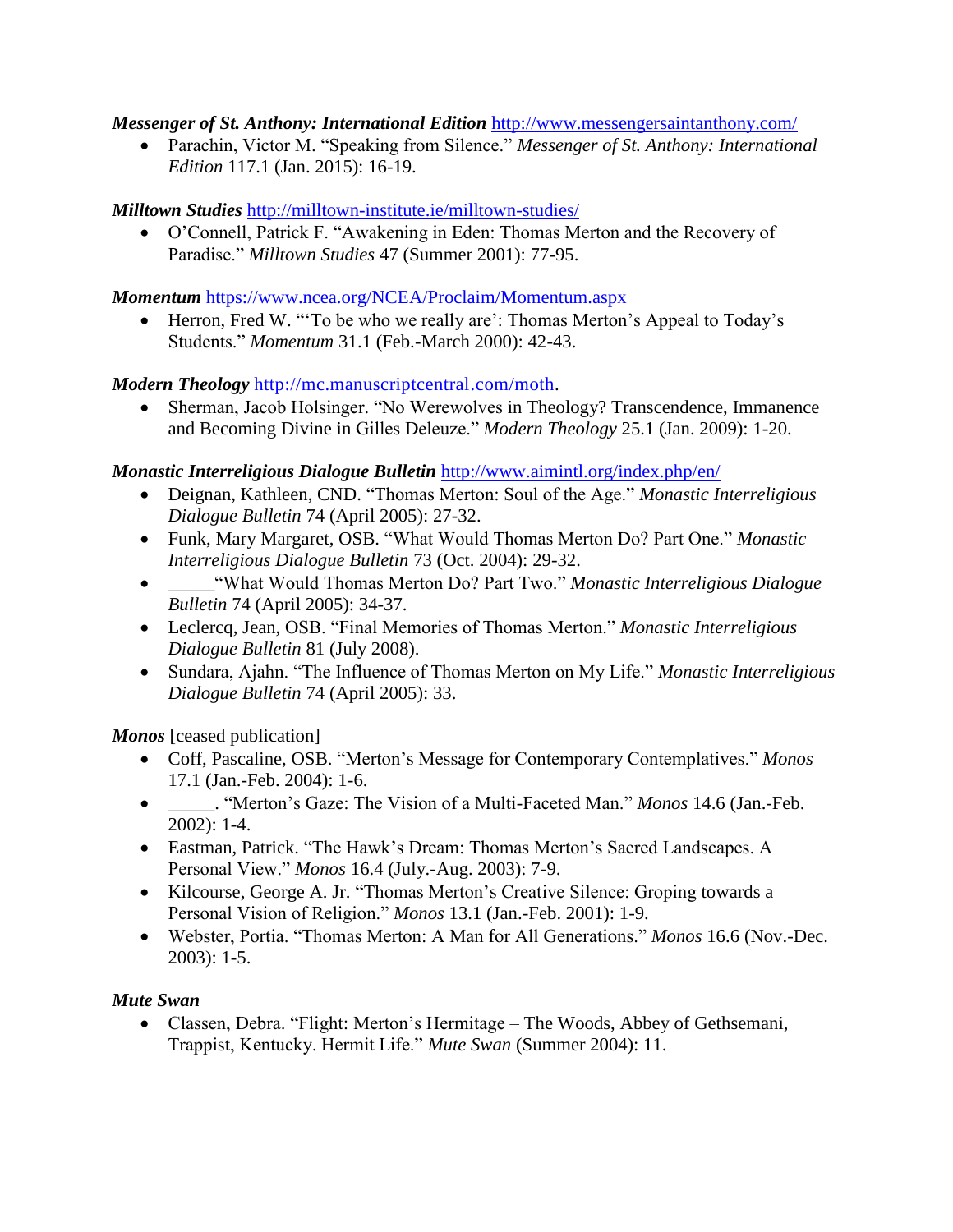*Nashwaak Review* <http://w3.stu.ca/stu/aboutstu/publications/nashwaak/submissions>

• Porter, J. S. "Rhinos, Lizards and the Click of Being: Thomas Merton as a Reader of Poetry." *Nashwaak Review* 18/19:1 (Spring/Summer 2007): 92-104.

### *National Catholic Reporter* <https://www.ncronline.org/>

- Connor, Tanya. "Merton Discussions Foster Prisoners' Prayer Life." *The National Catholic Reporter* 51.4 (5-18 Dec. 2014): 6a.
- Cozzens, Donald. "Take and Read: *The Seven Storey Mountain*." *National Catholic Reporter* (29 Feb. 2016).
- Delio, Ilia. "Discovering the True Self in God with Merton's Guidance." *National Catholic Reporter* (23 Jan. 2017).
- Forgey, Mick. "Merton's Life at a Glance." *The National Catholic Reporter* 51.4 (5-18 Dec. 2014): 2a.
- Lefevere, Patricia. "Thomas Merton at 100." *The National Catholic Reporter* 51.4 (5-18 Dec. 2014): 1a-4a.
- \_\_\_\_\_. "Exhibition Shows a Good Measure of Merton's Identity." *National Catholic Reporter* 51.11 (13-26 March 2015): 14.
- \_\_\_\_\_. "'Sacramental Friendship' Draws Fans to Merton: Nearly 500 Gather in Kentucky to Mark Trappist's 100<sup>th</sup> Birthday." *National Catholic Reporter* 51.20 (17-30 July 2015): 3a-4a.
- \_\_\_\_\_. "Scholar Program Aims to Cultivate Merton Readers." *National Catholic Reporter* 51.20 (17-30 July 2015): 3a-4a.
- Mikulich, Alex. "Merton's Letter: A Call for White Atonement." *National Catholic Reporter* 49.7 (2013): 15-16.
- Pattison, Mark. "New Documentary on Thomas Merton Celebrates Centennial of Monk's Birth." *National Catholic Reporter* (4 May 2015).
- Unsworth, Tim. "When Catholic Giants Walked the Land: Remembering Merton, Day, O'Connor and Percy." *National Catholic Reporter* 39.35 (1 Aug. 2003): 19.

*New Criterion* <https://www.newcriterion.com/aboutus.cfm>

• Smith, Emily Esfahani. "Fetters and Freedom: On Thomas Merton's Vision of Transcendence through Faith." *The New Criterion* 35.2 (Oct. 2016): 45-47.

*Newpeople* <http://thomasmertoncenter.org/newpeople/>

- Drohan, Michael. "Thomas Merton and the Root of War." *Newpeople* 45.4 (April 2015): 15.
- Gonzalez, Carol. "Happy Birthday, Thomas Merton!" *Newpeople* 45.4 (April 2015): 12.
- **\_\_\_\_\_** and Joyce Rothermel. "Merton Festival Is Celebrated in Pittsburgh." *Newpeople* 45.5 (May 2015): 1, 3.
- \_\_\_\_\_. "Part II: Merton Festival Is Celebrated in Pittsburgh." *Newpeople* 45.6 (June 2015): 3, 8-9.
- Jedrzejewski, Robert. "In Celebration of the  $100<sup>th</sup>$  Anniversary of the Birth of Thomas Merton." *Newpeople* 45.4 (April 2015): 13.
- \_\_\_\_\_. "Merton and 'M'." *Newpeople* 45.4 (April 2015): 13.
- \_\_\_\_\_. "Merton and Camus." *Newpeople* 45.5 (May 2015): 15.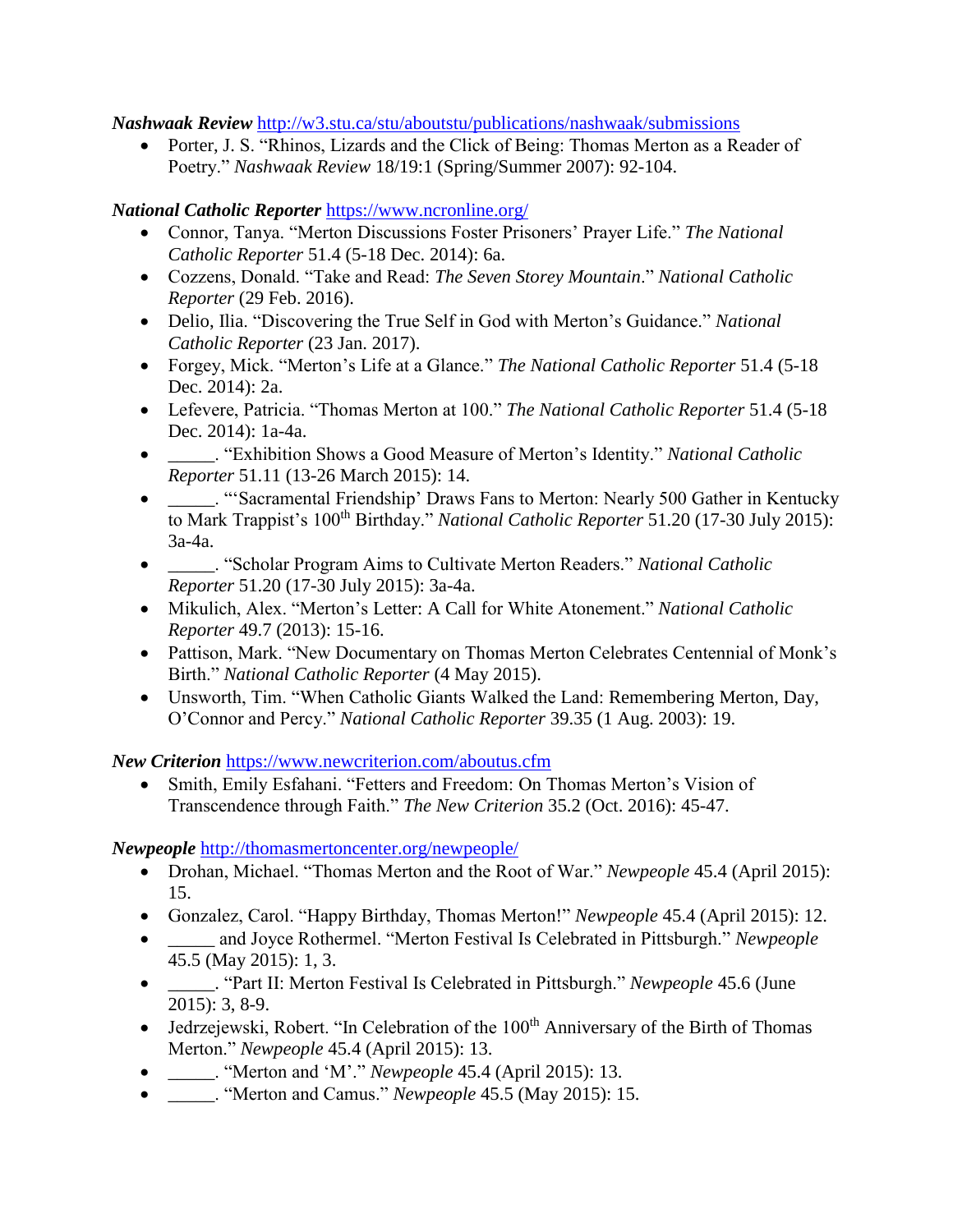- \_\_\_\_\_. "Merton and Zen." *Newpeople* 45.6 (June 2015): 14.
- McCarville, Jim. "Discovering Thomas Merton." *Newpeople* 46.7 (July/August 2016): 3.
- McMahon, Diane. "Paths to Peace: Lessons from Thomas Merton." *Newpeople* (February 2015): 14.
- \_\_\_\_\_. "Join Us! Mon. April 20<sup>th</sup> Hear 'Thomas Merton's Advice to Peacemakers'." *Newpeople* 45.4 (April 2015): 1, 3.
- Rodgers, H. John. "My Breakfast with Brother Louis." *Newpeople* (Feb. 2015): 13.
- \_\_\_\_\_. "Merton and Camus." *Newpeople* 45.10 (Nov. 2015): 14.
- Rothermel, Joyce. "Merton Scholar, Bonnie Bowman Thurston, Wraps Up Merton Festival." *Newpeople* 45.4 (April 2015): 14.
- \_\_\_\_\_. "Thomas Merton Winter Reading List." *Newpeople* 46.11 (Dec. 2016/Jan. 2017): 15.
- Rush, Molly. "Thomas Merton, Environmentalist." *Newpeople* 45.3 (March 2015): 10.
- Thurston, Bonnie Bowman "Do Not Depend on the Hope of Results" ['Letter to a Young Activist']. *New People* 42.6 (June 2012): 6.

*New Vision* <http://www.thehamblintrust.org.uk/vision.htm>

 Medler, Elizabeth. "Simplicity: The Story of Thomas Merton." *New Vision* 81.6 (Nov.- Dec. 2002): 217-19.

*The New Yorker* <http://www.newyorker.com/>

Elie, Paul. "Thomas Merton and the Eternal Search." *The New Yorker* (5 March 2015).

*North Dakota Quarterly* <https://arts-sciences.und.edu/north-dakota-quarterly/submissions.cfm>

 Van Nortwick, Thomas. "Thomas Merton and the Call of Mystery." *North Dakota Quarterly* 69.1 (2002): 7-26.

*One in Christ <http://www.oneinchrist.org.uk/notes-for-contributors/>* 

 Hugh-Donovan, Stefanie. "Ecclesial Thought and Life Trajectories: An Ecumenical Dialogue – Part 1. Olivier Clément and Thomas Merton." *One in Christ* 45.1 (Summer 2011): 35-53.

*Orbis Tertius* <http://www.orbistertius.unlp.edu.ar/>

 Raggio, Marcela. "La Idea de América en las Cartas de Thomas Merton a Escritores Argentinos." *Orbis Tertius* 21.23 (June 2016).

*Our Sunday Visitor* <https://www.osv.com/OSVNewsweekly.aspx>

- Graves, Jim. "The Complex Spirituality of Thomas Merton." *Our Sunday Visitor* 104.6 (June 7, 2015): 14-15.
- Sullivan, Mark. "Merton's Mountainous Influence." *Our Sunday Visitor* 97.22 (28 Sept. 2008): 14-15.

# *197 Piccadilly: Church without Walls* <http://www.sjp.org.uk/reports-publications.html>

 Higgins, Michael W. "Poetic and Spiritual Visionaries." *197 Piccadilly: Church without Walls* 7 (Spring 2015): 11.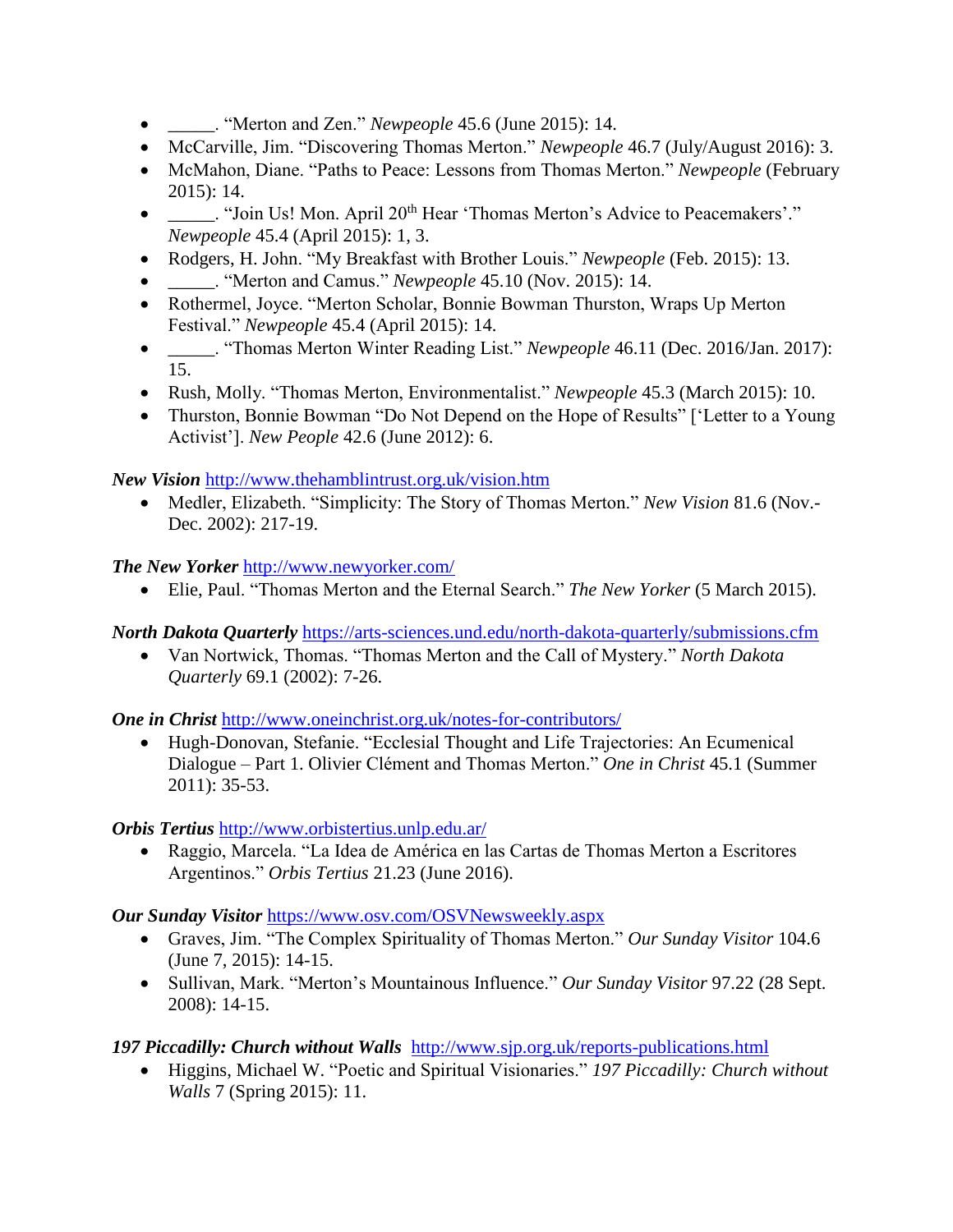Stuart, Angus F. "The Ex-Con and the Secular Monk with a Sexual Mysticism." *197 Piccadilly: Church without Walls* 7 (Spring 2015): 10.

# *Pacific Rim Review of Books* <http://www.prrb.ca/>

 McCaslin, Susan. "Pivoting Toward Peace: The Engaged Poetics of Thomas Merton and Denise Levertov." *Pacific Rim Review of Books* 10 (Fall/Winter 2009): 14-15, 30-31.

# *Parabola* <https://parabola.org/submissions/>

- Healy, Kim Coleman. "Consumed by Either Fire or Fire: Thoughts on Thomas Merton." *Parabola* 27.2 (May 2002): 78-84.
- Hurst, Vanessa. "The Flight from Disunity: Thomas Merton on Suffering." *Parabola*  36.1 (Spring 2011): 34-39.
- Lipsey, Roger. "'How I Pray Is Breathe' Thomas Merton in the Hermitage Years." *Parabola* 31.1 (Spring 2006): 16-22.
- \_\_\_\_\_. "Make Peace Before the Sun Goes Down." *Parabola* 40.2 (Summer 2015).
- Williams, Bill. "*The Seven Storey Mountain*." *Parabola* 31.4 (Winter 2006): 119-22.
- Zaleski, Philip. "In Search of Paideia." *Parabola* 28.1 (Spring 2003): 46-50.

# *Pastoral Life*

- Healey, Charles J. "Two American Spiritual Writers" [Thomas Merton and Dorothy Day]. *Pastoral Life* 49 (June 2000): 22-26.
- Samaha, John M. "Our Lady in the Lives of Converts." *Pastoral Life* 52.10 (Oct. 2003): 11-15.

# *Pastoral Psychology* <http://www.springer.com/psychology/journal/11089>

- Kline, Paul M. "Merton's 'True Self': A Resource for Survivors of Sexual Abuse by Priests." *Pastoral Psychology* 55 (July 2007): 731-39.
- Kramp, Joseph M. "Merton's Melancholia: Mother, Monasticism, and the Religion of Honor." *Pastoral Psychology* 55 (2007):307-19; 55 (2007): 441-58.
- \_\_\_\_\_. '"The Suicide of Thomas Merton: Moral Narcissism, Contemplative Prayer, and the Religion of Humor." *Pastoral'Psychology* 55 (May 2007): 619-35.

# *Pastoral Review* <http://www.thepastoralreview.org/>

- Higgins, Michael W. "Principal Architects of Our Spiritual Wisdom: Thomas Merton and Henri Nouwen." *Pastoral Review* 8.5 (Sept-Oct. 2012): 49-53.
- Tyler, Peter. "'A Spirit of Optimism': Thomas Merton and a Christian Spirituality for a New Millennium." *Pastoral Review* 2.4 (July-Aug. 2006): 10-15.
- \_\_\_\_\_. "Thomas Merton Forty Years On: A Post-modern Guide for Troubled Times." *Pastoral Review* 4.6 (Nov.-Dec. 2008): 36-41.

# *Perspectives in Religious Studies* <http://www.baylor.edu/prs/index.php?id=5625>

- Kilcourse, George A. Jr. "Thomas Merton's Inclusive and Engaged Spirituality." *Perspectives in Religious Studies* 31.1 (Spring 2004): 21-35.
- Leonard, Bill J. "Thomas Merton, Spiritual Identity, and Religious Dialogue: The Walls of New Freedom." *Perspectives in Religious Studies* 38.2 (Summer 2011): 195-213.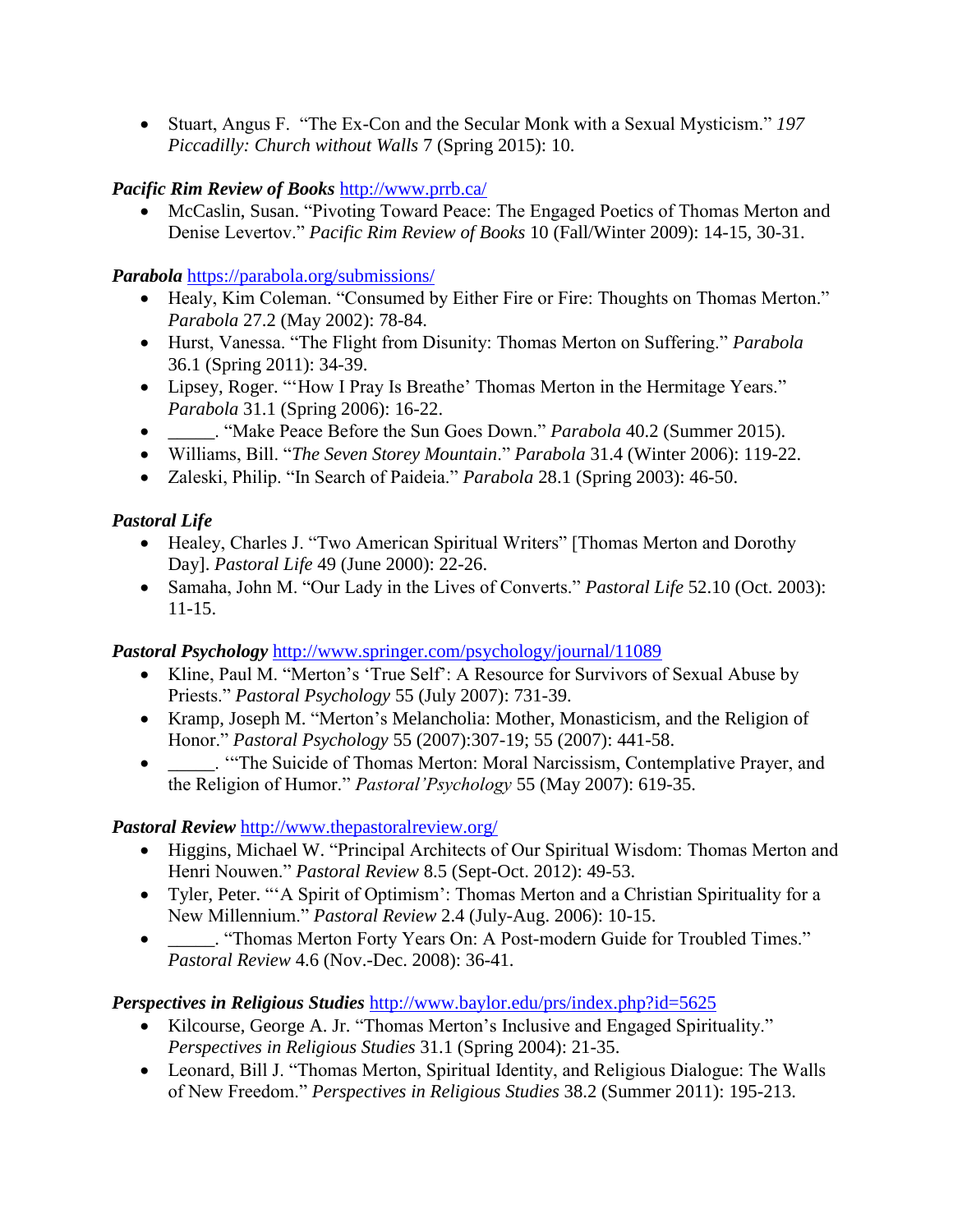*Perspectives on Science and Christian Faith* <http://network.asa3.org/?page=PSCFsubmissions>

• Borgmann, Albert. "Contemplation in a Technological Era: Learning from Thomas Merton." *Perspectives on Science and Christian Faith* 64.1 (2012): 3-10

*Prajna Vihara* <http://www.assumptionjournal.au.edu/index.php/PrajnaVihara/index>

 St. John, Donald P. "Thomas Merton's Troubling Questions on Violence: From Auschwitz to Vietnam." *Prajna Vihara Journal of Philosophy and Religion* 10.1-2 (Jan.- Dec. 2009): 3-50.

*Presence* <http://www.sdiworld.org/publications/presence-journal/write-for-presence>

- Fournier, Carol A. "Multifaith Mysticism: The Wisdom of Thomas Merton and the Sufis." *Presence* 22.3 (Sept. 2016): 46-56.
- Grayston, Donald. "Thomas Merton and Leonard Cohen: Soul Brothers and Spiritual Guides." *Presence: An International Journal of Spiritual Direction* 21.4 (Dec. 2015): 32- 39.

*The Priest* <https://www.osv.com/Magazines/ThePriest.aspx>

- Pennington, M. Basil. "A Vital Eucharistic Faith." *The Priest* 61.6 (June 2005): 16, 18- 19; 62.4 (April 2006): 43, 45.
- Stefun, Bonaventure. "Incarnational Healers." *The Priest* 62.6 (June 2006): 17-19.

# *Psychotherapy Patient*

 Smith, Alexander. "Burnt Offerings to Prometheus: The Consultation Meetings between Thomas Merton and Gregory Zilboorg." *Psychotherapy Patient* 11.3/4 (2001): 37-54.

*Quaderni di Palazzo Serra* <http://www.lcm.unige.it/ricerca/pub/21.php>

 Tattoni, Igina. "Thomas Merton: A Mediator 'in a Time of Crisis.'" *Quaderni di Palazzo Serra* 14 (2006): 247-54.

*Quadrant* <https://quadrant.org.au/submissions/>

Russell, John. "Thomas Merton, the Restless Trappist." *Quadrant* 48.9 (Sept. 2004).

# *Radical Grace* [ceased publication]

Finley, James. "In the Presence of a Master." *Radical Grace* 16.1 (March 2003): 9.

# *The Record* <http://therecordnewspaper.org/>

 Sadowski, Dennis. "On His Centenary, Merton Is Still Relevant, Scholars Say." *The Record* 137.5 (5 Feb. 2015): 8.

# *The Record* [Columbia University]

 "On Exhibit: A Cloistered Figure on Display at Columbia." *The Record* [Columbia University] 40.6 (April 2015): 3.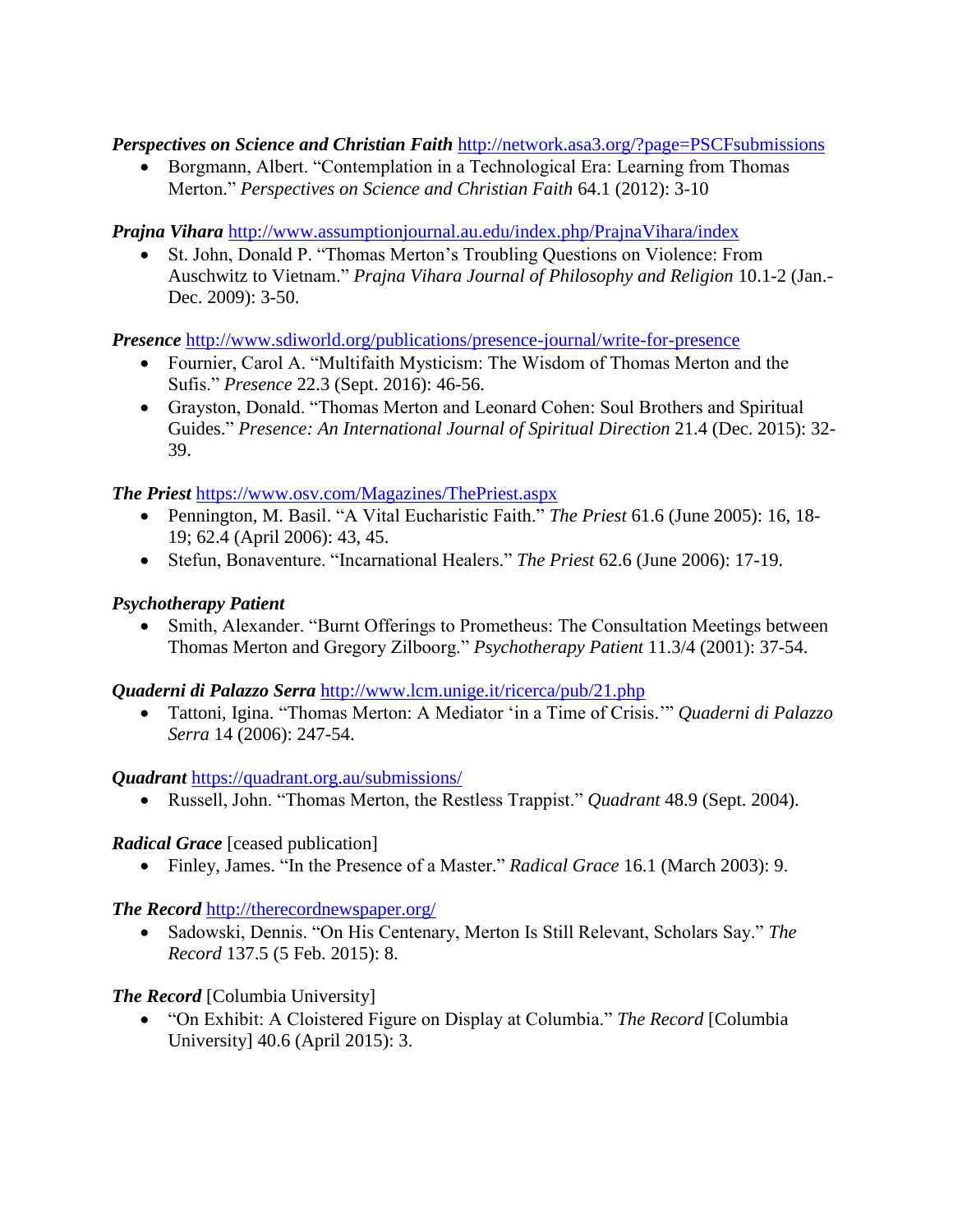### *Regional Mailbag*

 Casagram, Michael, OCSO. "Thomas Merton's 33rd Anniversary: 10th December 2001: Remarks Made on the Anniversary of Thomas Merton's Death at the Cathedral of the Assumption, Louisville, KY." *Regional Mailbag* 265 (Oct.-Dec. 2001): 4-5.

### *Religion and Politics* <http://religionandpolitics.org/>

 Newman, M. Sophia. "Climate Change and the Legacy of Thomas Merton." *Religion and Politics* (1 Dec. 2015).

### *Religion and the Arts* <http://www.bc.edu/publications/relarts/submit.html>

- Collins, John P. ""Where Are We Really Going? Always Home': Thomas Merton and Hermann Hesse." *Religion and the Arts* 16 (2012): 78–99.
- Labrie, Ross. "Thomas Merton on Art and Religion in William Faulkner." *Religion and the Arts* 14.4 (2010): 401-17.
- Makransky, John. "Pure Perception and Equanimity of Heart." *Religion and the Arts*  12.1-3 (2008): 371-84.

### *Religious Studies and Theology* <https://journals.equinoxpub.com/index.php/RST/>

• Pembroke, Neil. "Merton's True Self and the Psychology of the Dialogical Self." *Religious Studies and Theology* 25.2 (2006): 191-210.

### *Renascence: Essays on Values in Literature* <http://www.marquette.edu/renascence/>

- Contino, Paul J. "Milosz and Merton at the Metropolis: The Corn of Wheat Bears Fruit in *Second Space*." *Renascence* 63.3 (Spring 2011): 177-87.
- Labrie, Ross "Christian Humanism and the Roots of Peace in Thomas Merton." *Renascence* 59.4 (Summer 2007): 295-309.
- Martin, W. Todd. "Where Trouble Sleeps: Clyde Edgerton's Criticism of Moralistic Christianity." *Renascence: Essays on Values in Literature* 53.4 (2001) 257.

#### *Resurgence & Ecologist* <http://www.resurgence.org/magazine/>

 Fox, Matthew. "A Turbulent Priest for Peace, Nature and Our Time." *Resurgence & Ecologist* 298 (Sept.-Oct. 2016): 44-45.

# *Review & Expositor* <http://rande.org/>

 Holt, Sally Smith. "Practicing Spiritual Disciplines in Relationship to Creation." *Review & Expositor* 102.1 (Winter 2005): 25-46.

# *Review for Religious* [ceased publication]

- Hauser, Richard J., SJ. "Thomas Merton's Legacy: A Personal Reflection." *Review for Religious* 67.4 (2008): 342-57.
- Herron, Fred W. "Merton and a Spirituality for Millennials." *Review for Religious* 63.2 (2004): 148-57.
- Zuercher, Suzanne. "Merton and the Enneagram: The Ritual Enactment of His Myth." *Review for Religious*. 61.4 (July-Aug. 2002): 407-18.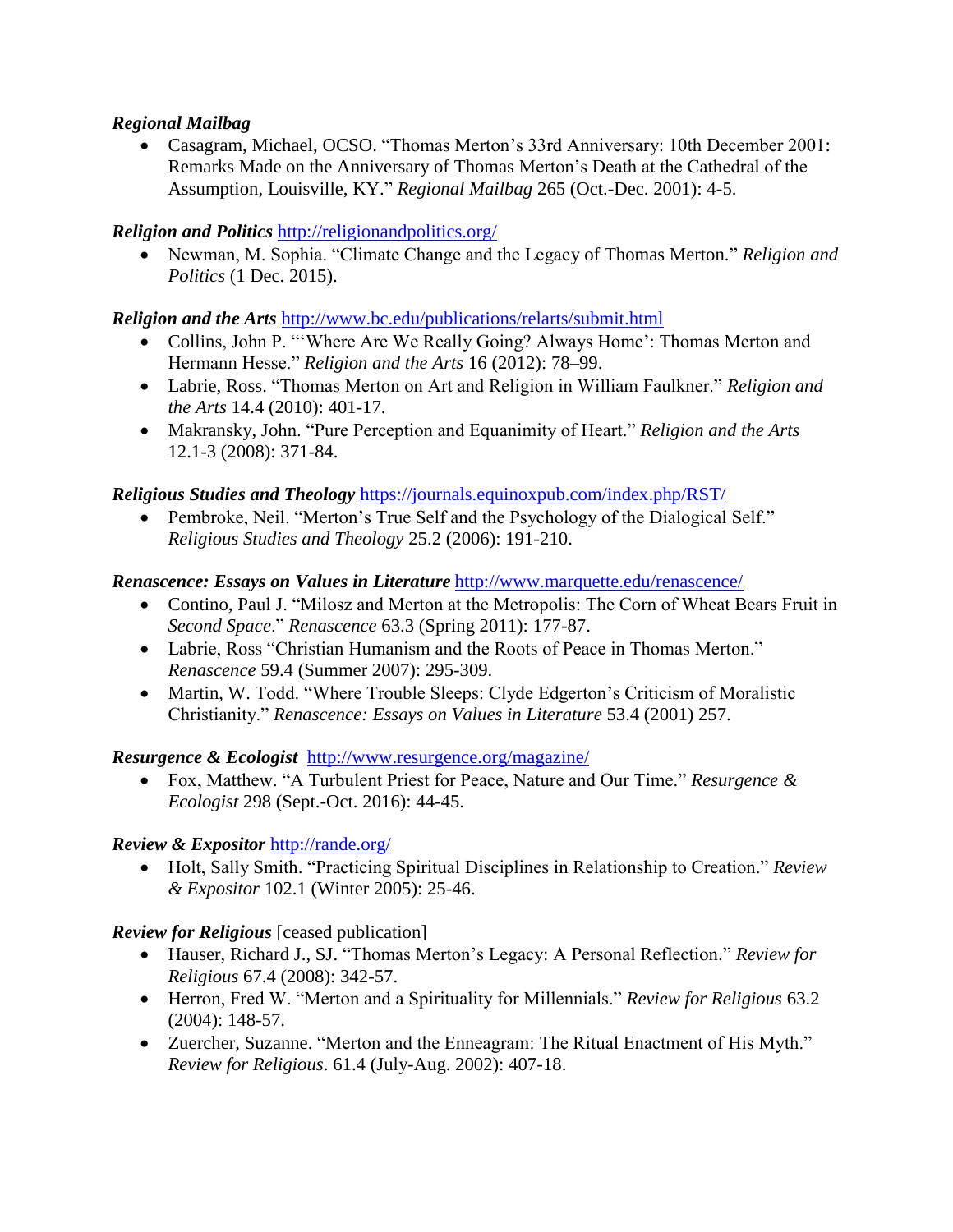#### *Revista de Estudios Norteamericanos*

 Raggio, Marcela. "Thomas Merton's Americanism: A Study of His Ideas on America in His Letters to Writers." *Revista de Estudios Norteamericanos* 20 (2016): 87-107.

# *St. Anthony Messenger* <https://www.franciscanmedia.org/source/saint-anthony-messenger/>

- Feister, John. "Special Section: Thomas Merton 100 Years." *St. Anthony Messenger*  122.8 (Jan. 2015): 28.
- Morris-Young, Dan. "The Legacy of Thomas Merton" [in conversation with Christine Bochen, Daniel Horan, OFM, Jonathan Montaldo and Patrick O'Connell]. *St. Anthony Messenger* 122.8 (Jan. 2015): 29-33.
- Rohr, Richard, OFM. "Rediscovering Contemplation: Merton Was a Prophet Who Put Together Mysticism and its Political Implications." *St. Anthony Messenger* 122.8 (Jan. 2015): 34-36.

# *San Francisco Jung Institute Library Journal* [ceased publication]

 Weishaus, Joel. "Remembering Thomas Merton's *Woods, Shore, Desert*." *San Francisco Jung Institute Library Journal* 22.1 (2003): 69-72.

# *Santa Clara Magazine* <https://magazine.scu.edu/>

 Hanson, Eric O. "Making Sense of the 21st Century by Making Sense of Oneself." *Santa Clara Magazine* 47.3 (Winter 2005): 18-25.

# *Scarboro Missions* <https://www.scarboromissions.ca/scarboro-missions-magazine>

• Malone, Janet, CND. "Contemporary Hermits: A Reflection on Thomas Merton, Model for the Contemplative Life, on the 40th Anniversary of His Death." *Scarboro Missions*  90.1 (Jan.-Feb. 2009): 14-15.

# *Sewanee Review* <https://thesewaneereview.com/about/submissions/>

 Tarr, Kathleen. "The Trappist Monk and Pasternak's Tree." *Sewanee Review*121.3 (Summer 2013): 449-59.

# *Sewanee Theological Review* <http://theology.sewanee.edu/seminary/media/publications>

- Brosend, William. "On Thomas Merton." *Sewanee Theological Review* 55.4 (Michaelmas 2012): 418-20.
- Frenette, David. "Three Contemplative Waves." *Sewanee Theological Review* 48.2 (Easter 2005): 150-74.
- Ward, Thomas R. Jr. "What is Contemplation? Thomas Merton and the Contemplative Dimension of the Gospel." *Sewanee Theological Review* 53.3 (Pentecost 2010): 285-300.

# *Shambhala Sun* <https://www.lionsroar.com/category/lions-roar-magazine/>

 Higgins, Michael W. "About a Poem: Michael Higgins on Thomas Merton's 'O Sweet Irrational Worship'." *Shambhala Sun* 17.3 (Jan. 2009): 120.

*Sign of Peace* <http://www.catholicpeacefellowship.org/wp/wordpress/>

 Forest, Jim "Understanding Failure." *Sign of Peace: Journal of the Catholic Peace Fellowship* 1.2 (Ordinary Time 2002): 10.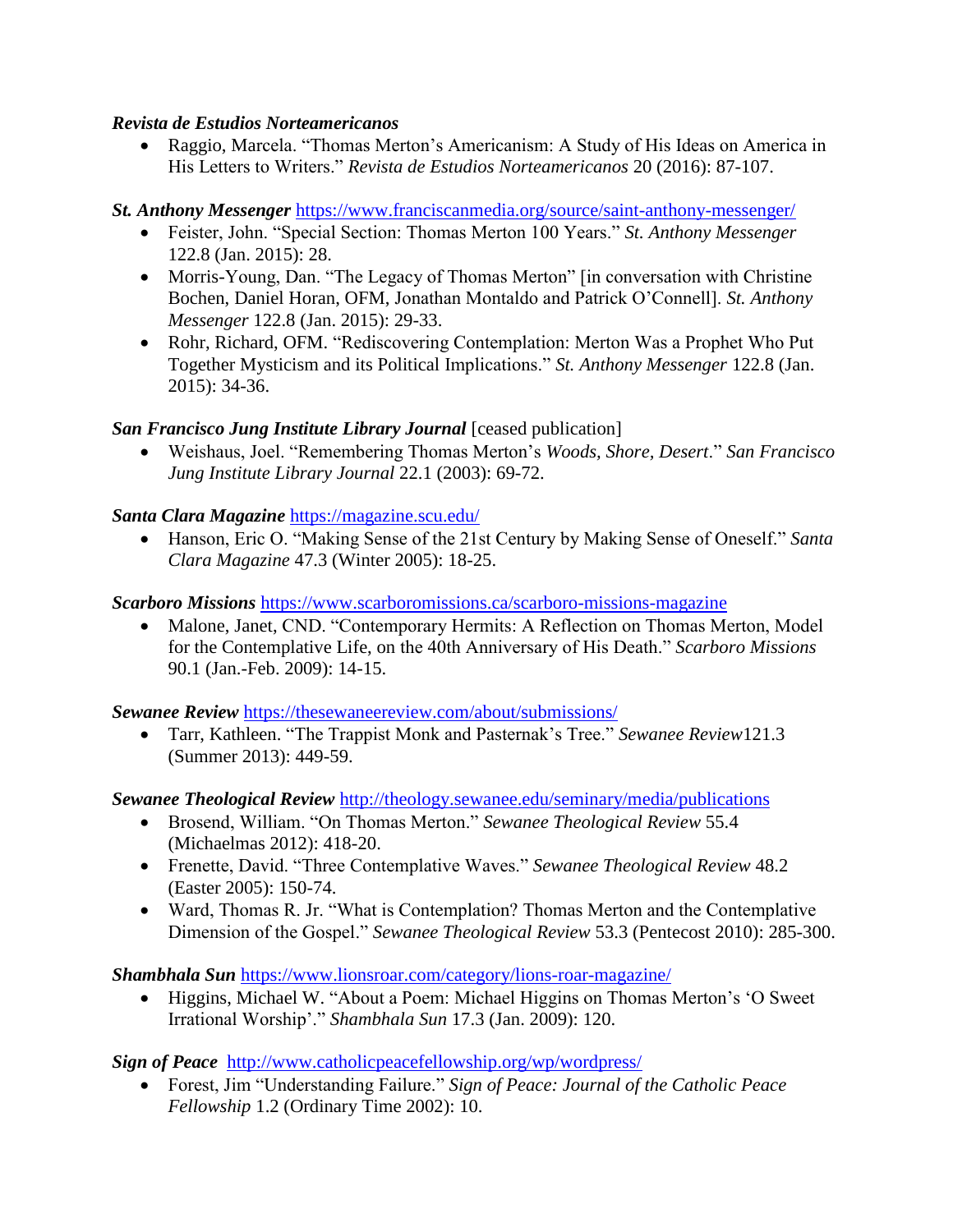• Martin, James. SJ. "A Holy Man of Contradictions: An Introduction to the Life of Thomas Merton." *Sign of Peace* 8.1 (Winter 2009): 6-9.

*Sojourners* <https://sojo.net/magazine>

- Berger, Rose Marie "Out Where the Psalms Are Sung." *Sojourners* 33.4 (Apr 2004): 37.
- \_\_\_\_\_. "A Devout Meditation in Memory of Timothy McVeigh." *Sojourners Magazine*  30.5 (Sept.-Oct. 2001): 33.
- O'Connell, Patrick F. "Wisdom and Discontent: Diverse Books Mark the 100th Birthday of the Great Mystic and Writer Thomas Merton." *Sojourners* 44.1 (Jan. 2015): 40-41, 43- 44.
- Pramuk, Christopher. "The Public Private Life of Thomas Merton: 100 Years after His Birth, the Postmodern Sensibilities of this Catholic Author and Monk Keep New Generations Coming Back for More." *Sojourners* 44.1 (Jan. 2015): 32-35.

*Spiritual Life* <http://www.olmlaycarmelites.org/resources/spiritual-lifeonline-fall-2016>

- Burrus, Barry. "Dynamics of Christian Solitude: Thomas Merton as Guide." *Spiritual Life* 49.4 (Winter 2003): 195-203.
- Mayer, Suzanne, IHM. "Thomas Merton and the City: From Container to Magnet." *Spiritual Life* 48.2 (Summer 2002): 106-15.
- \_\_\_\_\_. "Merton and the Millennials." *Spiritual Life* 50.4 (Winter 2004): 229-39.
- \_\_\_\_\_. "Thomas Merton: Entering Max Picard's World of Silence." *Spiritual Life* 53.4 (Winter 2007): 202-208.
- \_\_\_\_\_."Theo-Poetics, Merton and Mary: The Center Holds." *Spiritual Life* 57.1 (Spring 2011): 32-41.
- McDonald, Patrick J. "A Birthday with Thomas Merton." *Spiritual Life* 1.1 (Spring 2015).
- O'Connell, Patrick F. "The Traditional Sources of Thomas Merton's Environmental Spirituality." *Spiritual Life* 56.3 (2010): 154-71.
- Ostenburg, John A. "Encountering God Where We Find Him." *Spiritual Life* 49.1 (Spring 2003): 19-28.
- Torres, Gary. "Thomas Merton and the Third Step of Alcoholics Anonymous: A Commitment for Conversion." *Spiritual Life* 57.4 (Winter 2011): 211-17.
- Wagner, Francis de Sales, OSB. "Stillness in Prayer: The Desert Fathers and Thomas Merton." *Spiritual Life* 58.3 (Fall 2012): 138-45.
- Wiezorek, Jan. "Journeying through Desire and Darkness to Peace." *Spiritual Life* 49.4 (Winter 2003): 211-20.

*Spirituality* <https://www.dominicanpublications.com/journals/category/15-spirituality>

- Ang, Daniel. "Unlearning Our Illusions: Merton's Spiritual Revolution." *Spirituality* 15 (Jan.-Feb. 2009): 36-41.
- Hayes, Kieran. "Thomas Merton and the New Monasticism." *Spirituality* 121 (July-Aug. 2015): 223-26, 229.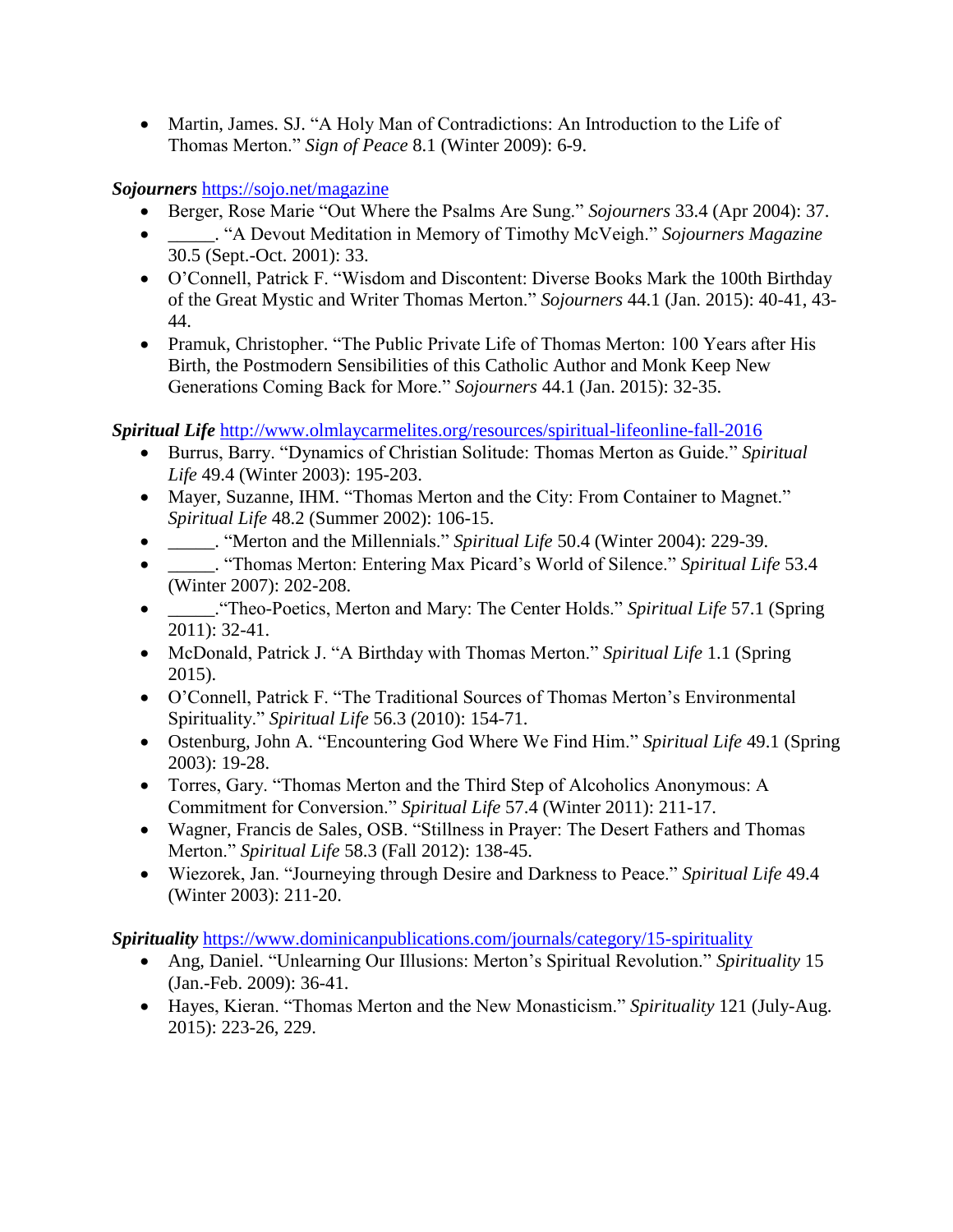*Spirituality and Health* <http://www.spiritualityhealth.com/>

 Harnden, Philip. "Traveling Light." *Spirituality and Health* 6.1 (March-April 2003): 48- 51.

*Spiritus* [www.press.jhu.edu/journals/spiritus-journal-christian-spirituality/author-guidelines](http://www.press.jhu.edu/journals/spiritus-journal-christian-spirituality/author-guidelines)

- Burton-Christie, Douglas. "Learning to See." *Spiritus* 6.2 (Fall 2006): vii-ix.
- Kaplan, Edward K. "Seeds of Sorrow: Thomas Merton's Fiftieth Birthday Journal." *Spiritus* 12.2 (Fall 2012): 278-87.
- Lane, Belden C. "Merton's Hermitage: Bachelard, Domestic Space, and Spiritual Transformation." *Spiritus: AJournal of Christian Spirituality* 4.2 (Fall 2004): 123-50.
- McGinn, Bernard. "Withdrawal and Return: Reflections on Monastic Retreat from the World." *Spiritus* 6.2 (Fall2006): 149-72.
- Pramuk, Christopher. "Wisdom, Our Sister: Thomas Merton's Reception of Russian Sophiology." *Spiritus* 11.2 (Fall 2011): 177-99.

# *Stroker*

 Nugent, Christopher. "Tropic of Gethsemani: Henry Miller and Thomas Merton." *Stroker*  69 (2001): 31-52.

# *Studies in Christian-Jewish Relations* <http://www.bc.edu/research/cjl/cjrelations/journal.html>

 O'Hare, Padraic. "Abraham Heschel and the Catholic Heart." *Studies in Christian-Jewish Relations* 2.2 (2007): 13-18.

# *Studies in Spirituality* [http://poj.peeters-leuven.be/content.php?url=journal&journal\\_code=SIS](http://poj.peeters-leuven.be/content.php?url=journal&journal_code=SIS)

 ras, Kick. "Thomas Merton: Word from the Silence." *Studies in Spirituality* 21 (2011): 261-71.

*Sunday World*[https://www.sundayworld.com](https://www.sundayworld.com/)

 D'Arcy, Brian. "The Amazing Story of Thomas Merton." *The Sunday World* (23 Jan. 2015)

# *Tablet* [http://www.thetablet.co.uk](http://www.thetablet.co.uk/)

- Bryden, Mary "From Writing to Silence." *Tablet* 262.8772 (13 Dec. 2008): 8-9.
- Cunningham, Lawrence S. "Spiritual Stars of the Millennium [49]: Thomas Merton (1915-1968)." *Tablet* (9 Dec. 2000): 1693.
- Forest, Jim. "The Hidden Merton." *Tablet* 254 (26 Feb. 2000): 265-66.
- Higgins, Michael W. "Enduring Voice of the World's Monk." *The Tablet* 269.9085 (31 Jan. 2015): 8-9.
- Mann, Frank. "Former Trappist Novice Remembers Merton's Down-to-Earth Spirituality." *Tablet* 101.50 (14 March 2009): 10.
- Whelan, Michael. "There Are No Strangers!" *Tablet* 257.8515 (6 Dec. 2003): 9-10.
- Williams, Rowan. "Feather on the Breath of God." *Tablet* 262.8773 (20-27 Dec. 2008): 14-15.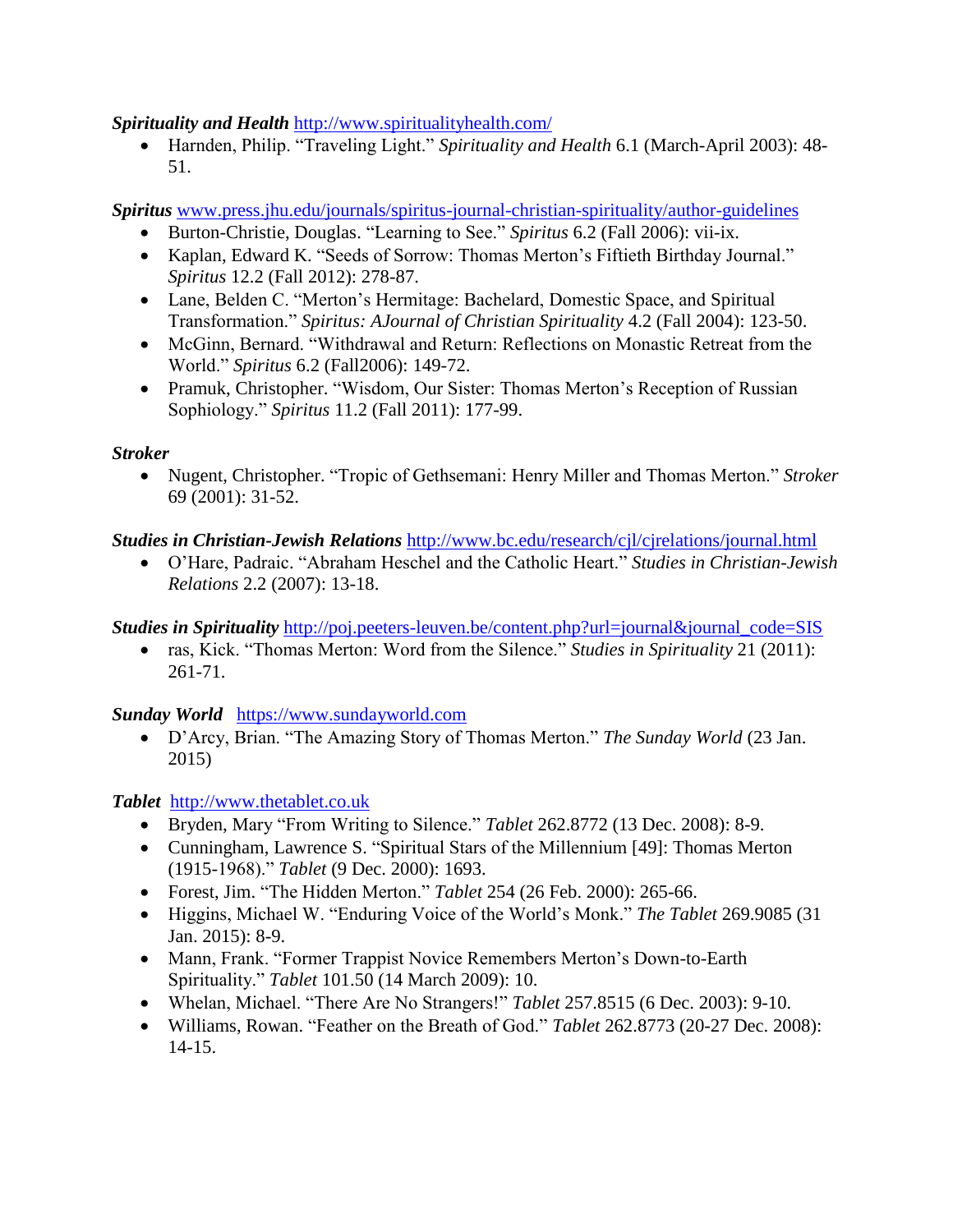#### *Texas Studies in Literature and Language* <https://utpress.utexas.edu/journals>

 Stewart, Dustin D. "Legacies of Reading in the Late Poetry of Thomas Merton." *Texas Studies in Literature and Language* 53.2 (Summer 2011): 115-37.

### *Theological Librarianship* <https://theolib.atla.com/theolib>

 Belcastro, David Joseph. "Thomas Merton: American Monk, Artist and Social Critic." *Theological Librarianship* 7.2 (2014): 31-44.

### *Theological Studies* <http://theologicalstudies.net/>

 Pramuk, Christopher. "Theodicy and the Feminine Divine: Thomas Merton's 'Hagia Sophia' in Dialogue with Western Theology." *Theological Studies* 77.1 (2016): 48-76.

### *This Rock* <https://forums.catholic.com/forumdisplay.php?f=63>

Clark, Anthony E. "Can You Trust Thomas Merton?" 19.5 (May-June 2008): 6-11.

### *Tikkun* <http://www.tikkun.org/nextgen/>

 Magid, Shaul. "Jewish Renewal and American Spirituality." *Tikkun* 21.6 (Nov.-Dec. 2006): 39-40.

#### *Time of the Church* <https://timeofthechurch.com/>

 Ang, Daniel. "Solitude with Thomas Merton." *Time of the Church: Theology for Pastoral Life* 20 (2013).

### *Tjurunga*

- Casey, Michael, OCSO. "Thomas Merton: Nomad of the Spirit." *Tjurunga* 87 (2015): 6- 10.
- Morrison, Glenn. "We Make Ourselves Real by Telling the Truth: Merton and Aging." *Tjurunga* 87 (2015): 11-25.
- Ormesher, Patricia, RSCJ. "Thomas Merton's Search for Authenticity: The Alaskan Conferences." *Tjurunga* 69 (Nov. 2005): 92-99.
- Tomlins, David, OCSO. "Thomas Merton, Spiritual Guide." *Tjurunga* 68 (May 2005): 5- 15.

#### *Topic: Diocese of New Westminster* <http://www.vancouver.anglican.ca/news>

 Stuart, Angus F. "Seeing and Not Seeing What Merton Saw." *Topic: Diocese of New Westminster* 37.7 (Oct. 2006): 9.

# *Torch*

 Antonio, Margaret. "From Contemplative to Conquering: Letters between BC Jesuits and a Best-selling Author."*Torch* 1.2 (23 Oct. 2013): 3.

#### *Touchstone* <http://www.touchstonemag.com/>

- Forest, Jim. "A Friendship of Letters: On the Correspondence between Thomas Merton & Dorothy Day." *Touchstone* (Sept-Oct. 2011): 58-63.
- Reardon, Patrick Henry. "A Many-Storied Monastic: A Critical Memoir of Thomas Merton." *Touchstone* (Sept-Oct. 2011): 50-57.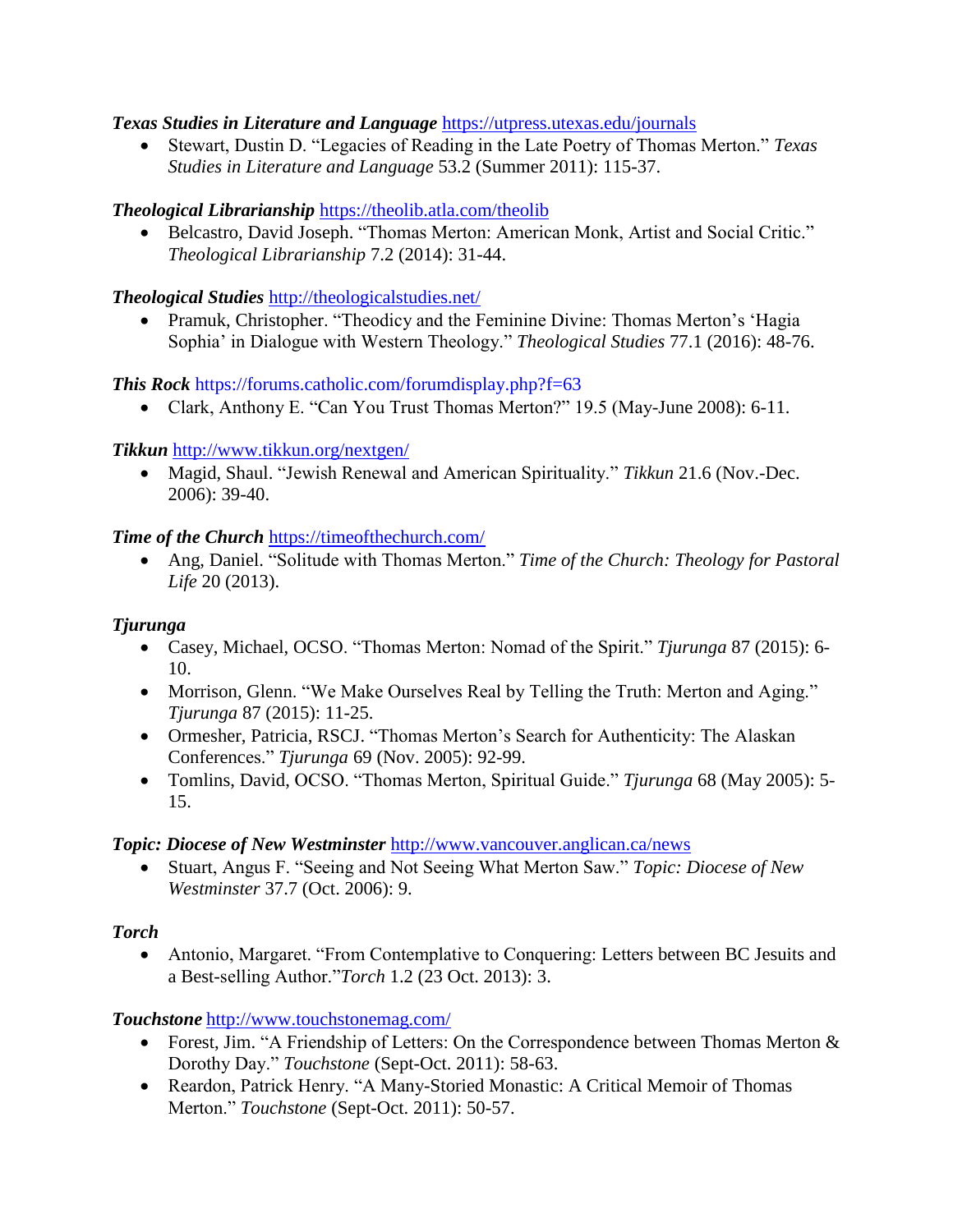• Scheske, Eric J. "Three American Sophomores: The Restlessness of Thomas Merton, J. D. Salinger and Jack Kerouac." *Touchstone* 13.8 (Oct 2000).

*Tui Moto InterIslands* <http://www.tuimotu.org/>

- Bragan, Ken. "Thomas Merton: From Grieving Child to Spiritual Master." *Tui Moto InterIslands* 191 (March 2015): 6-7.
- O'Sullivan, Colleen, RSJ. "Thomas Merton: Union and Communion." *Tui Moto InterIslands* 191 (Mar 2015): 10-11.
- Shaw, Charles. "Thomas Merton: Man of Ever-Widening Vision." *Tui Moto InterIslands*  191 (March 2015): 8-9.

*Utne Reader* <http://www.utne.com/>

 Cox, Craig. "Passion Play: East Meets West in the Writings of Catholic Monk Thomas Merton." *Utne Reader* 106 (July-Aug. 2001): 98-99.

*U. S. Catholic* <http://www.uscatholic.org/>

- Forest, Jim. "Mountain Man: Thomas Merton, Monk for the World." *U. S. Catholic* 74.2 (Feb. 2009): 47-48.
- \_\_\_\_\_. "Work Hard, Pray Hard: The Friendship of Two Spiritual Giants Reveals Two Remarkably Different Paths to the Peace of Christ." *U. S. Catholic* 76.11 (Nov. 2011): 18-21.
- *U. S. Catholic Historian* <https://www.cuapress.org/journals/us-catholic-historian/>
	- Pearson, Paul M. "Thomas Merton, Archivist: Preserving His Own Memory." *U .S. Catholic Historian* 21.2 (Spring 2003): 47-62.

*UU Sangha* <http://uubf.org/>

 Ertman, Robert. "A Celebration of Thomas Merton's Epiphany." *UU Sangha: Journal of the Unitarian Universalist Buddhist Fellowship* 14.1 (Spring 2013): 10.

*Vida Nueva* <http://www.vidanuevadigital.com/>

 Pascual Rubio, Francisco R. de, OCSO. "Thomas Merton: Divino Descontento." *Vida Nueva* 2924 (10-16 Jan. 2015): 23-30.

*Viva Mercy* [http://www.mercymidatlantic.org/PDF/Viva\\_Mercy\\_May\\_June\\_2016.pdf](http://www.mercymidatlantic.org/PDF/Viva_Mercy_May_June_2016.pdf)

Guerin, Diane. "Musings on Thomas Merton, OCSO." *Viva Mercy* (Jan.-Feb. 2015): 16.

# *Watkins Mind Body Spirit* <http://www.watkinsmagazine.com/>

Fox, Matthew. "A Way to God." *Watkins Mind Body Spirit* 47 (Autumn 2016): 16-20.

*The Way* [http://www.theway.org.uk/sup\\_writing.shtml](http://www.theway.org.uk/sup_writing.shtml)

- Collins, Patrick W. "From Illusions towards Truth: Thomas Merton's 'True Self' and Gay Spirituality." *Way* 44.3 (July 2005): 71-84.
- \_\_\_\_\_. "Thomas Merton and the Future of Liturgical Renewal." *The Way* 53.2 (April 2014): 99-113.